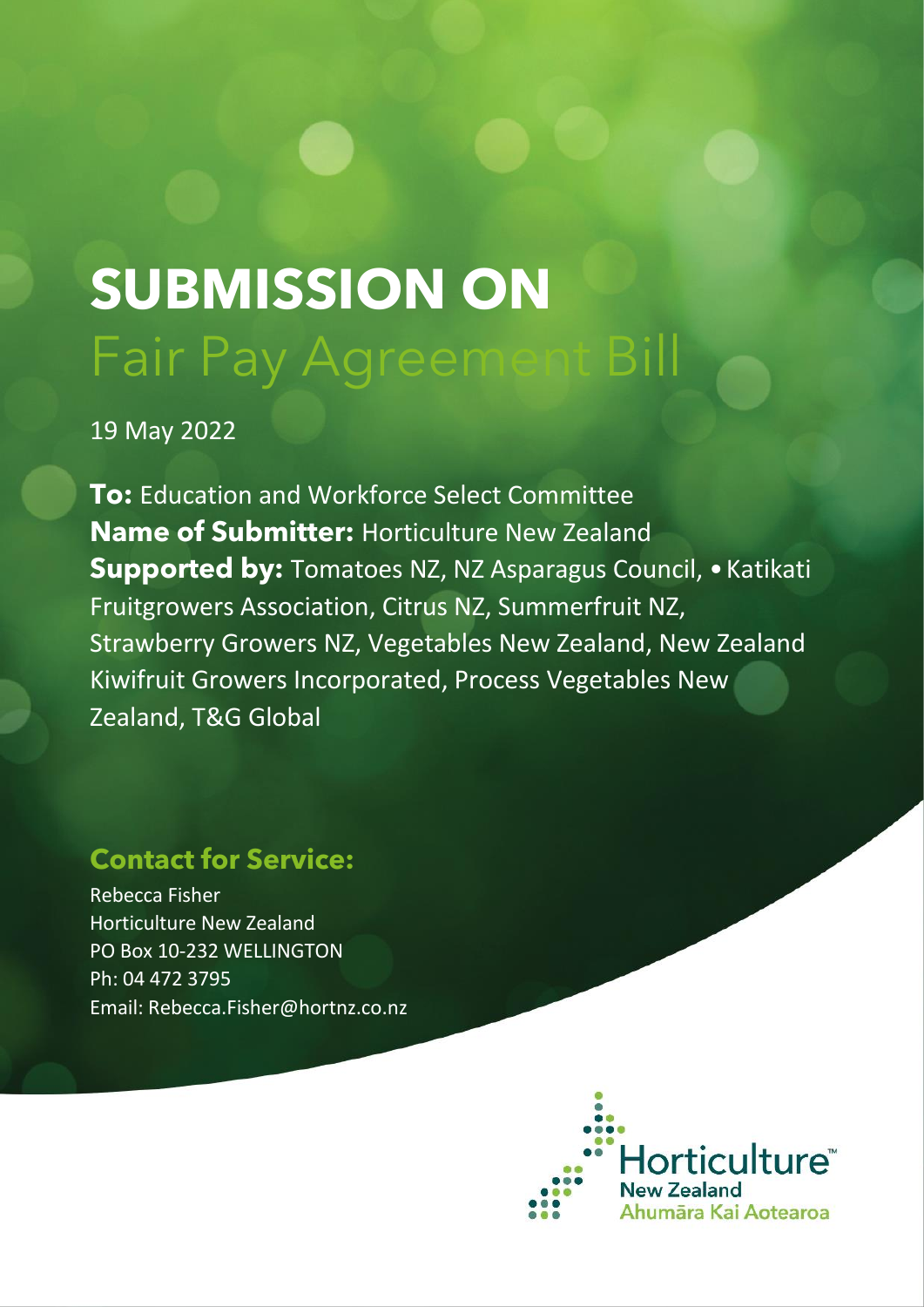## **OVERVIEW**

## **Submission structure**

Part 1: Background to HortNZ

Part 2: Executive Summary

- Part 3: HortNZ's submission
	- 1. The Horticulture Sector
	- 2. Problem definition and benefits assessment
	- 3. Existing structures are fit for purpose
	- 4. Existing union relationships and collective agreements
	- 5. No evidence of an appetite for FPAs
	- 6. Comments on the proposed Bill
	- 7. Unintended consequences
	- 8. Fair Payment Agreements replicate the failed system prior to 1990
	- 9. Conclusion

Appendix A: Real-life employment examples from the horticulture sector

Horticulture New Zealand Submission on Fair Pay Agreement Bill 19 May 2022 2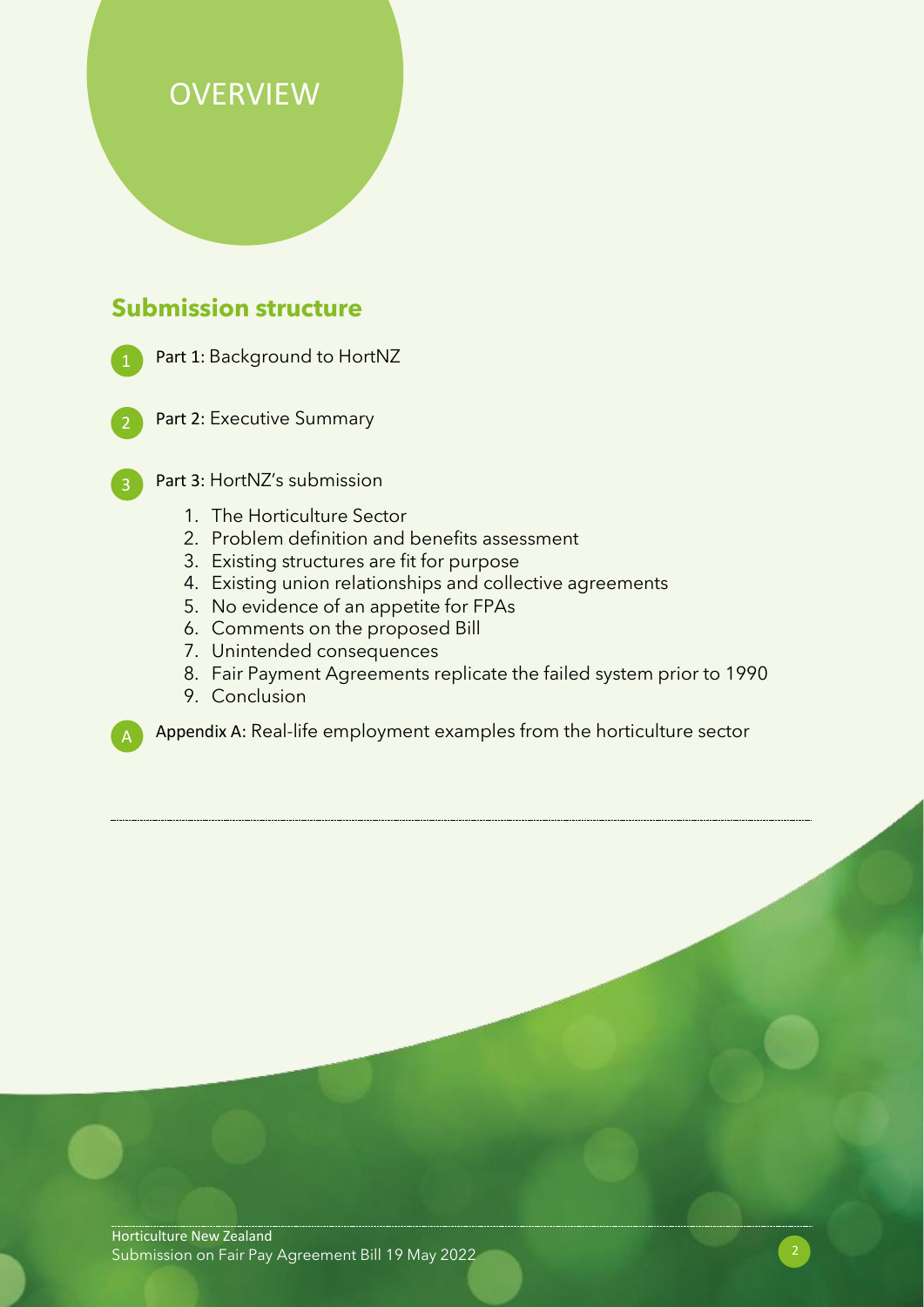## **Our submission**

Horticulture New Zealand (HortNZ) is an industry good organisation working in the interests of its members (commercial fruit and vegetable growers). HortNZ thanks the education and workforce select committee for the opportunity to submit on the Fair Pay Agreements bill. We welcome any opportunity to discuss our submission and to continue to work with officials and the Select Committee on this Bill.

HortNZ wishes to be heard in support of our submission.

The details of HortNZ's position are set out in our submission below. This submission is made by HortNZ, supported by the following organisations:

- Tomatoes NZ
- NZ Asparagus Council
- Katikati Fruitgrowers Association
- Citrus NZ
- Summerfruit NZ
- Strawberry Growers NZ
- Vegetables New Zealand
- New Zealand Kiwifruit Growers Incorporated
- Process Vegetables New Zealand
- T&G Global

Horticulture New Zealand Submission on Fair Pay Agreement Bill 19 May 2022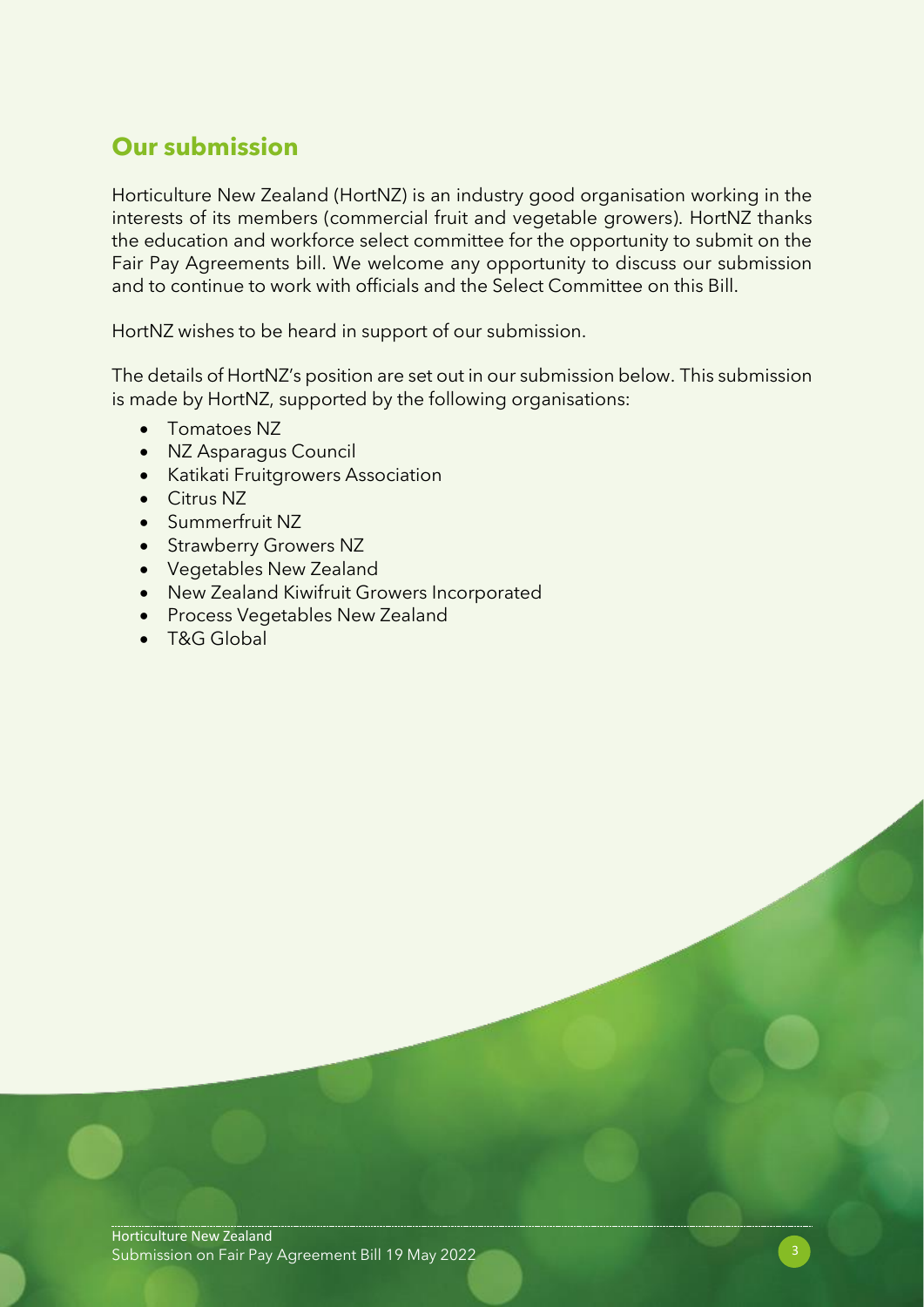## **HortNZ's Role**

## **Background to HortNZ**

HortNZ represents the interests of approximately 6,000 commercial fruit and vegetable growers in New Zealand who grow around 100 different fruit, vegetables and berries and employ over 40,000 workers.

There is approximately 80,000 hectares of land in New Zealand producing fruit, vegetables and berries for domestic consumers and supplying our trading partners with high quality food.

It is not just economic benefits associated with horticultural production that are important. Rural economies support people in local communities and rural production defines much of Aotearoa's regional landscape. Food production provides a platform for long term sustainability of communities, through the provision of food security.

HortNZ's purpose is to create an enduring environment where growers prosper. This is done through enabling, promoting and advocating for growers in New Zealand.



**Industry value \$6.73bn Total exports \$4.55bn Total domestic \$2.18bn**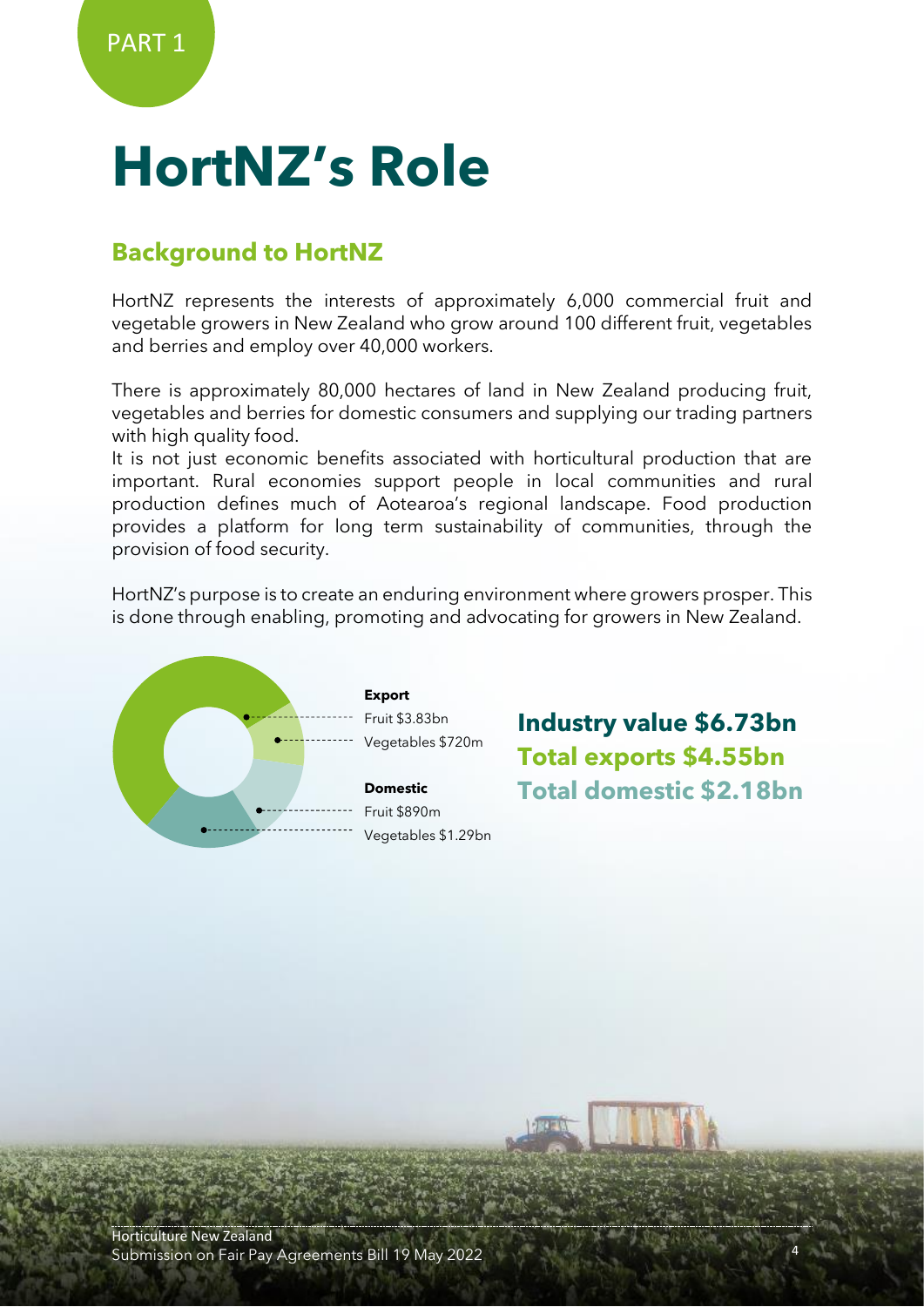# **Executive Summary**

Food production in New Zealand plays a key role in providing career opportunities and horticultural businesses are the backbone of every rural community throughout New Zealand.

#### **HortNZ does not support the Fair Pay Agreements (FPA) Bill and seeks that it is withdrawn for the following reasons:**

- FPAs will not improve outcomes for New Zealanders. The proposal as it currently stands (which is complex and difficult for workers, employers and the Government) will have a detrimental and negative impacts including on:
	- 1. People's prosperity.
	- 2. Productivity and international competitiveness.
	- 3. Growth of New Zealand's economy.
	- 4. Stifling innovation and flexibility, when they are needed now more than ever.
	- 5. The compromised quality of industrial relations.
	- 6. Anti-competitive behaviour or unfair terms for small businesses.
- HortNZ support the intended benefits of FPAs including better standards of living for workers, improved productivity, and a fairer distribution of the benefits of productivity, and better engagement between employers and workers. Our sector is already a long way into providing this without FPA adding complexities and unnecessarily red tape to growers' businesses. These benefits can be achieved in different ways.
- FPAs are not a proportionate response to the public policy issues identified. This means they will create significant labour market inflexibility and costs for employers and displaced workers.
- The Bill is not well targeted. HortNZ believes that the Government should concentrate its efforts and compliance in sectors where problems exist. This does not include horticulture.
- HortNZ strongly rejects the view that sectors that provide unskilled work, work for untested young people, and seasonal work have an inherent labour market problem. HortNZ is confident our sector plays an important role in the workforce and to the stability and prosperity of New Zealand's economy.
- Growers cannot continue to absorb increased costs. The majority of growers are price takers and unable to pass on the increasing costs of production to consumers (both domestic and export) who are unwilling and increasingly unable to pay more for healthy fruit and vegetables.

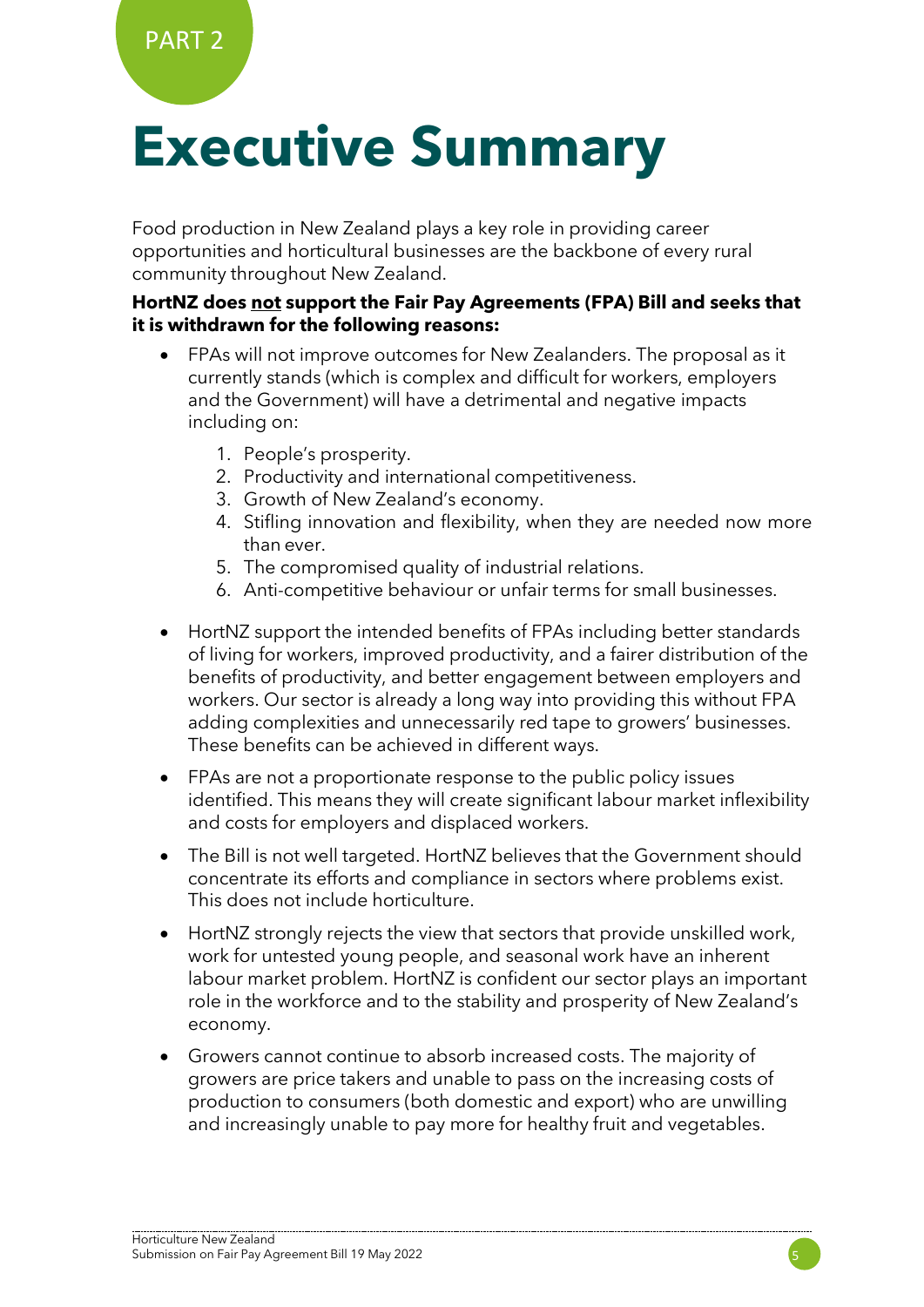- The proposal may result in increased unemployment as a result of higher labour costs – and domino effects of this through loss of productivity without associated investments in capital and technology which lower average costs, loss of growers businesses and lack of re investment in expansion.
- The horticulture sector has an existing fit for purpose structure in place (for example, the Recognised Seasonal Employer Scheme and NZGAP). These schemes mean that horticulture is already world leading. HortNZ believe that the Government should concentrate efforts and compliance in other sectors where there are identified issues.
- The potential inconsistencies with the right to freedom of association (or non-association), and with the International Labour Organisation protocols - specifically Article 4 of the Right to Organise and Collective Bargaining Convention 1949 (C98) which provides that collective bargaining should be free from compulsion to bargain, compulsory arbitration and Government intervention. New Zealand ratified C98 in 2003.
- The approach taken in the proposed Bill is misaligned with supporting a transition to lower-emissions land uses. Diversification to horticulture represents an opportunity to reduce emissions. The Climate Change Commission's advice to Government included recommendations to support alternative, lower emissions land uses (to support this). To enable horticulture growth to continue requires he right regulatory/policy environment. This is the opposite.
- A broader view of the cost impacts of regulatory change is needed. The Government is consulting on other labour-related regulatory change e.g., income insurance, and worker exploitation and modern slavery. The cumulative impact of these proposals on the cost of businesses is likely to be very significant.

Should the legislation proceed, FPAs must only apply when there is evidence of problematic competitive practices that are driving poor terms and conditions for workers – and where this is not addressed by other legislation. If the problem is enforcement of existing legislation enforcement should be examined rather than adding new legislation for a perceived issue.

HortNZ would be open to providing further input as to what would be suitable criteria for defining a labour market problem – as we currently do not support the criteria proposed. HortNZ strongly reject the view that sectors that provide unskilled, unexperienced, and seasonal work have an inherent labour market problem.

#### **HortNZ suggests the Government should make the following policy changes in place of FPA's:**

• Protect flexible working - make FPAs voluntary. Individual employers and employees should have the opportunity to opt-out. Voluntary FPAs would

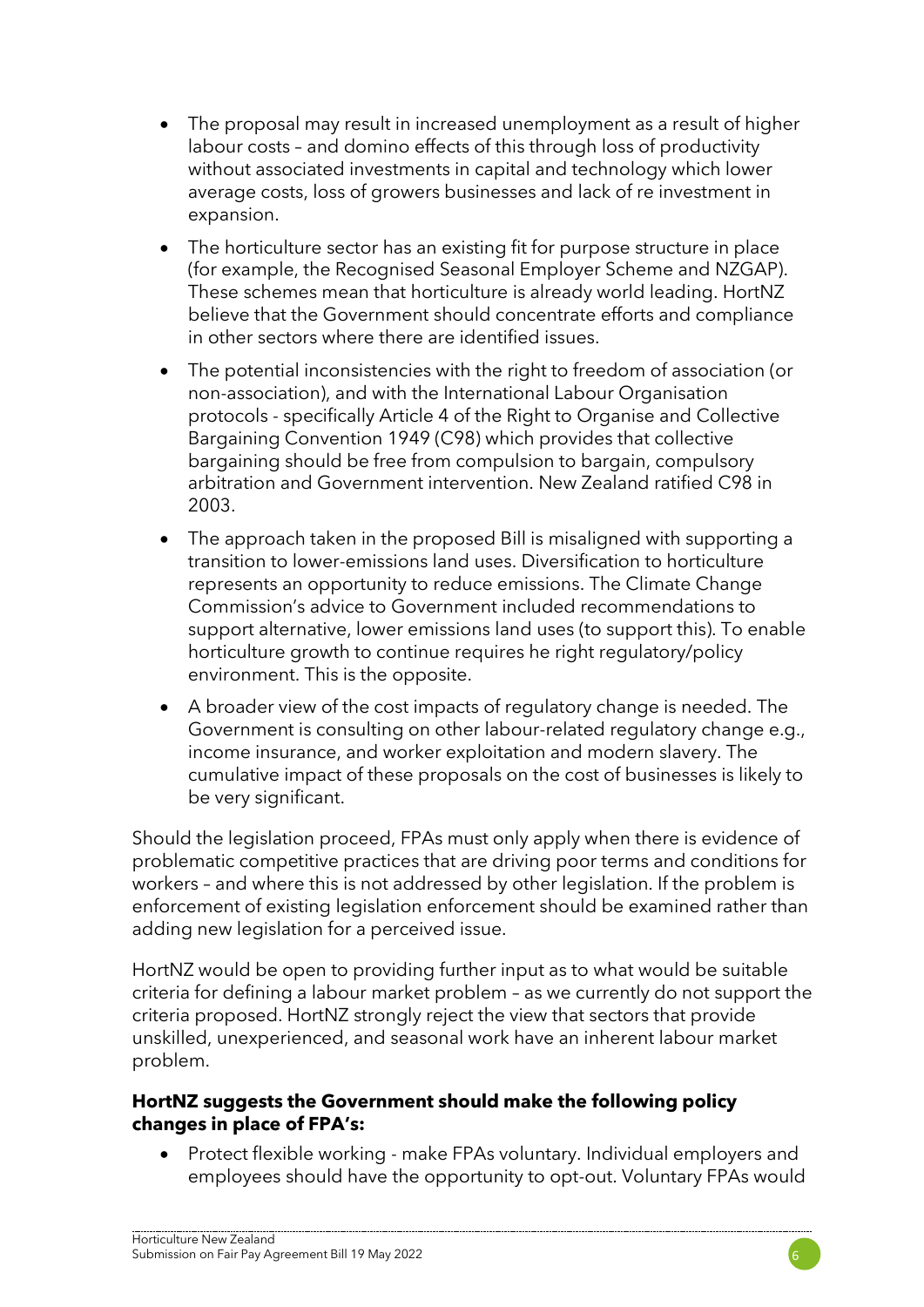be more consistent with New Zealand's obligations under international law.

- Develop a limited set of legally binding sector-based minimum standards for industries where a clear and significant labour market problem has been identified. As a major employer in some industries where issues are identified, the Government can take a leadership role immediately by committing to best practice employment standards in these sectors.
- Tackle "bad" employers by increasing enforcement and prosecuting those who break the law.

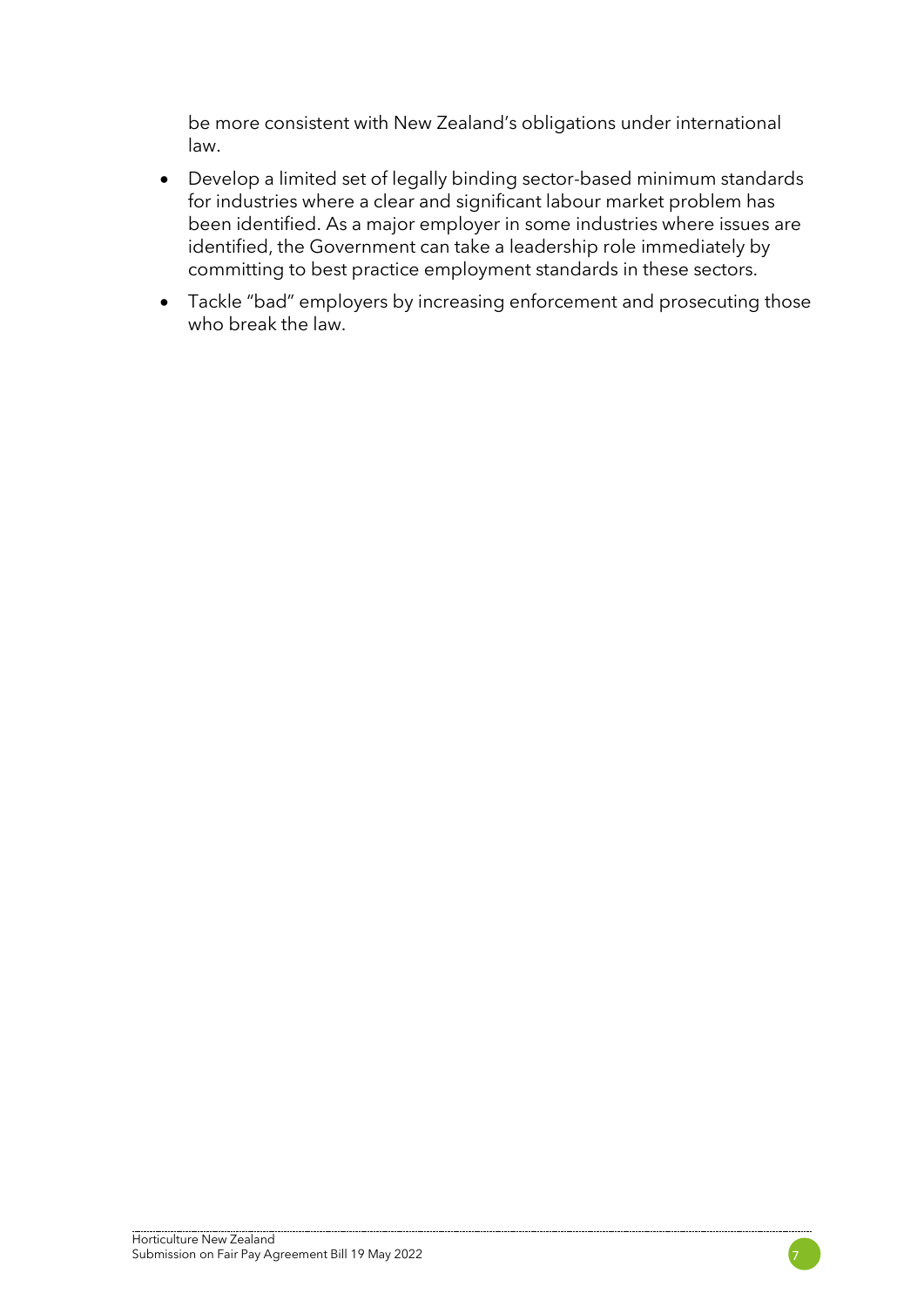PART 3

# **Submission**

## **1. The Horticulture Sector**

### **1.1. Horticulture's contribution**

The value of horticulture's export has been steadily increasing. BERL have reported that New Zealand's horticulture exports increased to \$8 billion in 2020, which is significant because it means that horticulture exports are now worth as much as New Zealand's meat exports. The industry is also important in terms of providing employment opportunities. The number of jobs in the sector was in fairly steady decline between 2000 and 2015, but reflecting the growth in exports, the number of FTE jobs picked up from around 30,800 in 2015, to 34,500 in 2020, an increase of 12%. Horticulture now employs many more people than sheep and beef farming.<sup>1</sup>

### **1.2. The Horticulture Workforce**

#### **1.2.1. CHARACTERISTICS OF THE HORTICULTURE WORKFORCE**

The horticulture sector provides essential work in the regions with on-the-job training and skills development, confidence and responsibilities which help shape thousands of kiwis every year.

The following are some key findings about the horticulture industry workforce from work done by the Ministry for Primary Industries:<sup>23</sup>

- Horticulture has a high number of new entrants; in 2016 there were 19,200 new entrants. This included 13% inflow from 'other' (which refers to a group of people who have no evidence of earning any income), 4% from beneficiaries, 41% from overseas absence, 14% from education, the balance being from other primary industries or other industries. Data from 2013 indicated that a large proportion (28%) of new entrants to the horticulture industry were temporary migrants.
- Horticulture has the largest proportion of workers identifying as Pacific relative to other primary industries, in part due to the Recognised Seasonal Employer (RSE) scheme. Government sets the standards (e.g. minimum wage), for this accredited scheme.
- The production workforce has a very young profile 57% of this workforce are aged under 35 (compared to 43% for the food and fibre sector workforce. A total of 16% of the workforce is aged 55 years and over.



<sup>1</sup> https://berl.co.nz/economic-insights/hats-horticulture

<sup>2</sup> <https://www.mpi.govt.nz/dmsdocument/29273-primary-industries-subsector-workforce-infographics> (published March 2019)

<sup>&</sup>lt;sup>3</sup> <https://www.mpi.govt.nz/dmsdocument/50932-Food-and-fibre-workforce-Snapshot>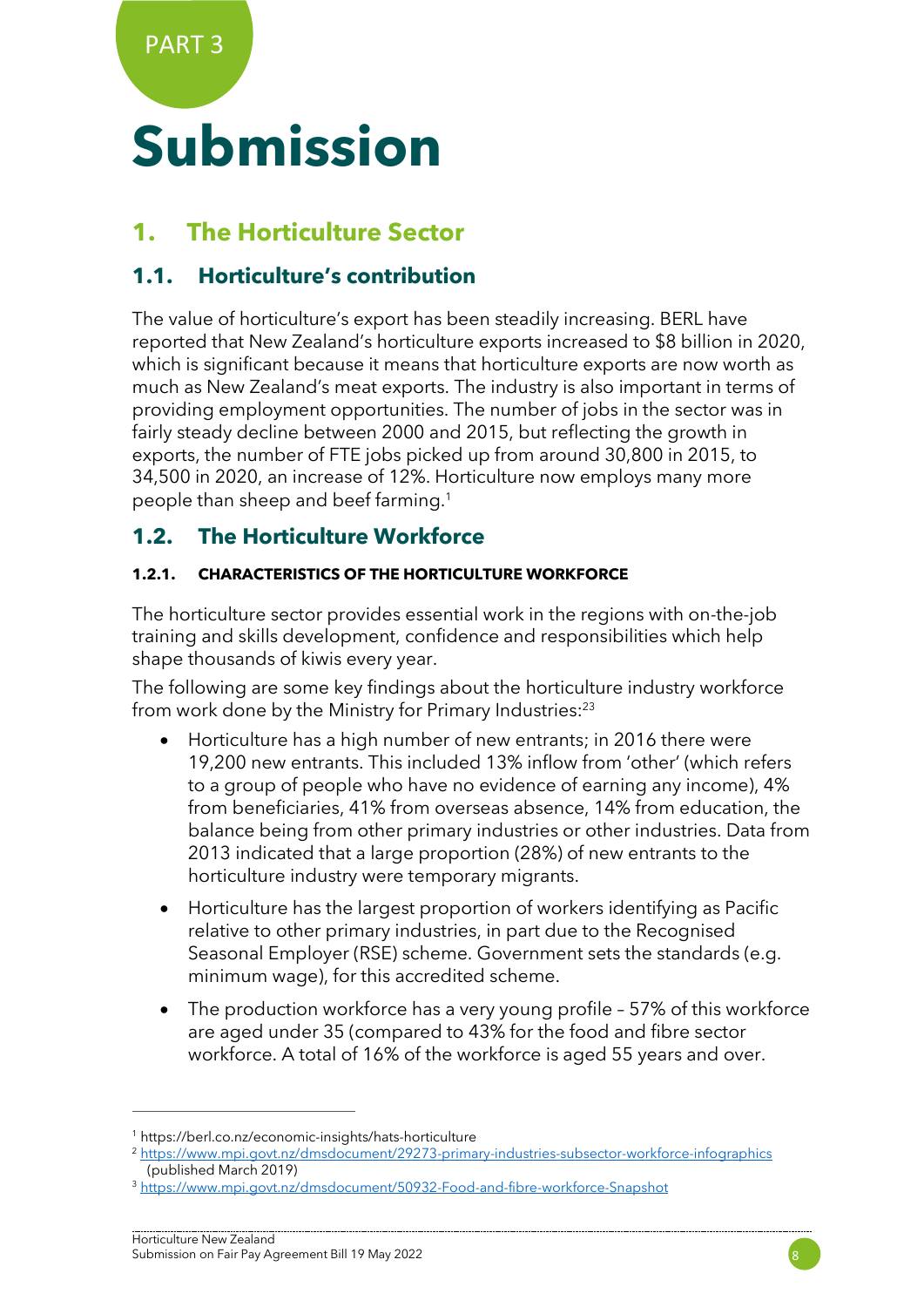- Self-employment in horticulture was reported as 10.4% (in the Horticulture Industry Workforce factsheet).
- There are seasonal workforce peaks associated with specific activities (e.g. picking fruit). The 2020 Recognised Seasonal Worker survey described that while the majority of employees in horticulture are New Zealanders, RSE scheme workers make up approximately a third of the seasonal workforce. Work visa holders also make a contribution. 4

Appendix A includes some examples of employment in the horticultural sector.

#### **1.2.2. HORTICULTURE HAS A VALUABLE ROLE IN PROVIDING ENTRY LEVEL EMPLOYMENT**

Horticulture is an industry that offers a high proportion of roles that are suited to those starting their careers, offering an entry point to gain experience and skills. These people often move out of these jobs into more skilled roles within or outside of the sector. This is natural progression, and one that must be recognised and valued.

The horticulture sector works closely with Work and Income to provide opportunities, for example the Mana in Mahi<sup>5</sup> programme provides the opportunity for people to train and work at the same time and provides support to employees and employers to be successful. The nature of the roles are such that their staff move on and take on other roles in the economy, having developed key skills in the horticulture sector.

#### **1.2.3. HORTICULTURE IS A DIVERSE SECTOR**

Horticulture is a diverse sector, encompassing many different crop types. The type of work varies depending on factors such as crop type, location, type of role, differing technology etc.

Different remuneration structures (including piece rates) and working arrangements/benefits exist for different roles to cater to this diversity.

#### **1.2.4. NOT ALL WORKERS IN THE SECTOR ARE 'UNSKILLED'**

In the sector 8% of employers in the production and 24% in the processing/commercialisation areas have qualifications at Level 7 to 10.6

The sector has a network of career progression managers throughout New Zealand to support people to train and upskill across a range of domains.<sup>7</sup>

The use of vocational education programmes and extension to move skills and competencies which in turn lift individual's wages and career opportunities is a key aspect of our industry growth plan and is vital to the ongoing shift to a sustainable industry.



<sup>4</sup> Recognised Seasonal Worker Survey 2020 [\(www.nzkgi.org.nz/wp-content/uploads/2020/07/RSE-Doc-](http://www.nzkgi.org.nz/wp-content/uploads/2020/07/RSE-Doc-June-2020-WEB-FINAL.pdf)[June-2020-WEB-FINAL.pdf\)](http://www.nzkgi.org.nz/wp-content/uploads/2020/07/RSE-Doc-June-2020-WEB-FINAL.pdf)

<sup>5</sup> https://www.workandincome.govt.nz/products/a-z-benefits/mana-in-mahi.html

<sup>6</sup> https://www.mpi.govt.nz/dmsdocument/50932-Food-and-fibre-workforce-Snapshot

<sup>7</sup> <https://gohorticulture.co.nz/contact/>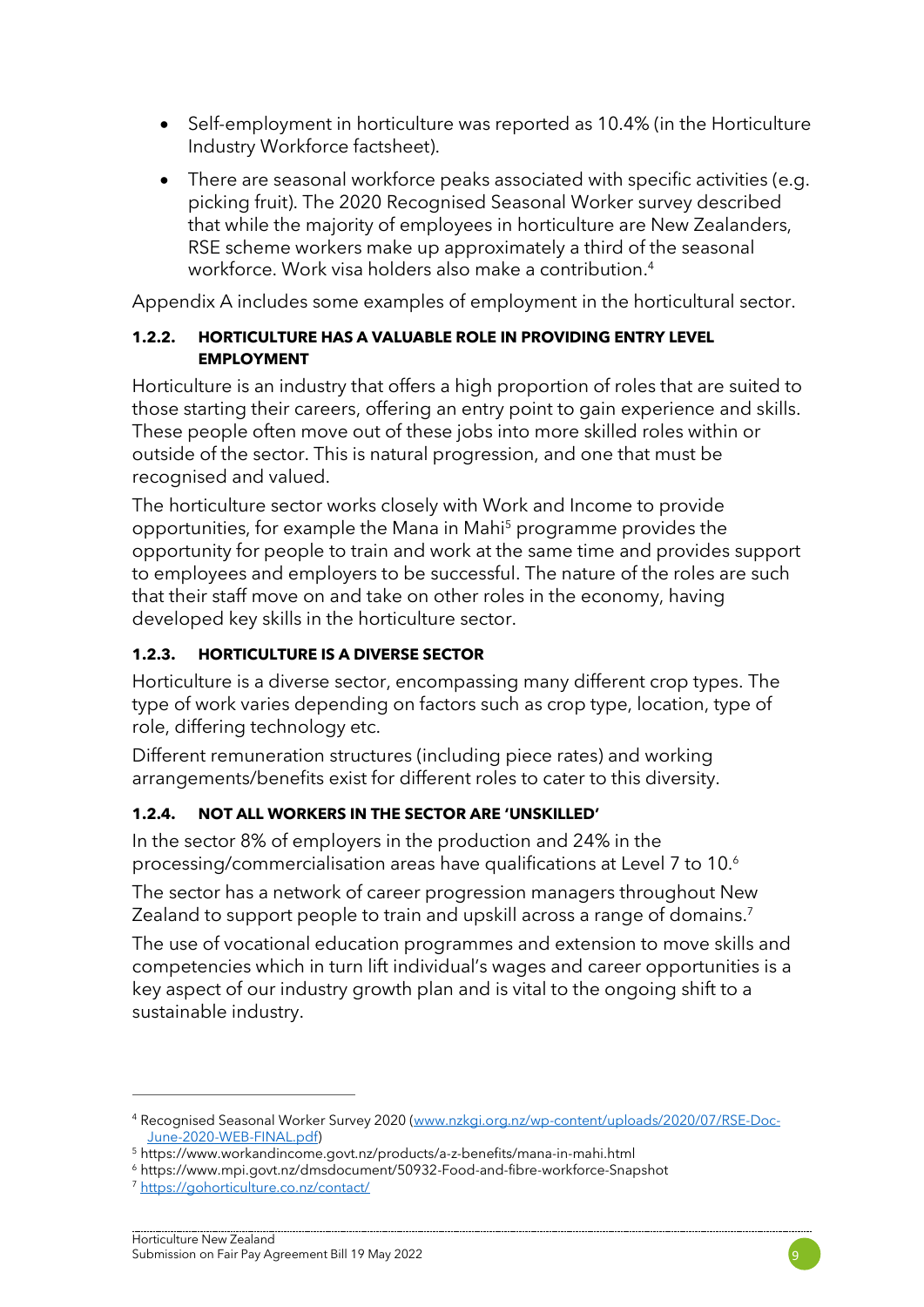#### **1.2.5. SEASONAL PEAKS ARE INHERENT TO THE NATURE OF GROWING**

Due to the seasonal nature of most of the fruit, vegetables and berries grown in NZ there is contractual uncertainty on seasonal work and short-term contracts are likely to be more prevalent that in other sectors. Short-terms contracts and the use of contractors is an essential part of the horticultural workforce, because activities such as harvest and pruning only happen over a defined time period for some crops. There are existing protections within the Employment Relations Act (including restrictions on the use of fixed term and casual employment and the prohibition on zero hour contracts) to protect employees on short-term contracts within the horticulture industry.

Given the seasonal nature of food production, harvest and packing, horticulture offers work outside of 9am-5pm Monday – Friday. The crops do not stop ripening and weather events and other factors mean often people work through weekends and summer holidays, which they are compensated for example with over-time payments. The work includes additional complexities related to the natural systems, for example some roles can only be carried out in certain weather.

#### **1.2.6. THE INDUSTRY PROVIDES COMPETITIVE PAY RATES**

Working in horticulture offers fulfilling career opportunities with pay progression. There are a range of opportunities across the value chain, from production through to processing/commercialisation.

The horticulture industry promotes diversity and inclusion and equality.

In the horticulture sector salary and wages are competitive and market based and have progressively increased even for the lower skilled occupations as was reported by NZIER. 8

As an example, average pay rates for the 2021 kiwifruit season are outlined below – these rates are significantly higher than the minimum wage (of \$18.90/hour as it was at the time, or the current minimum wage  $$21.20$ ).<sup>9</sup>

| <b>Pickina</b> |      | <b>Packhouse</b> |         |
|----------------|------|------------------|---------|
| Green          | hlof | Unskilled        | Skilled |
| \$ 27 03       |      | \$22.35          | 25.63   |

The 2020 Recognised Seasonal Worker survey report referred to previously outlined that for the 2019 season, the majority of employees (57%) were on an hourly rate, however during harvesting a piece rate was more common.

The horticulture sector must compete on the value of the work being undertaken and the skills and ability of the person carrying out the work.

Many growers spend over 50% of their costs on labour already. Increasing labour costs without increasing production or the price paid for crops to

<sup>8</sup> NZIER (2019). 'Horticulture labour supply and demand 2019 update'. NZIER report to Horticulture NZ, NZ Kiwifruit Growers, NZ Apples and Pears and NZ Wine.

<sup>9</sup> Information from NZKGI.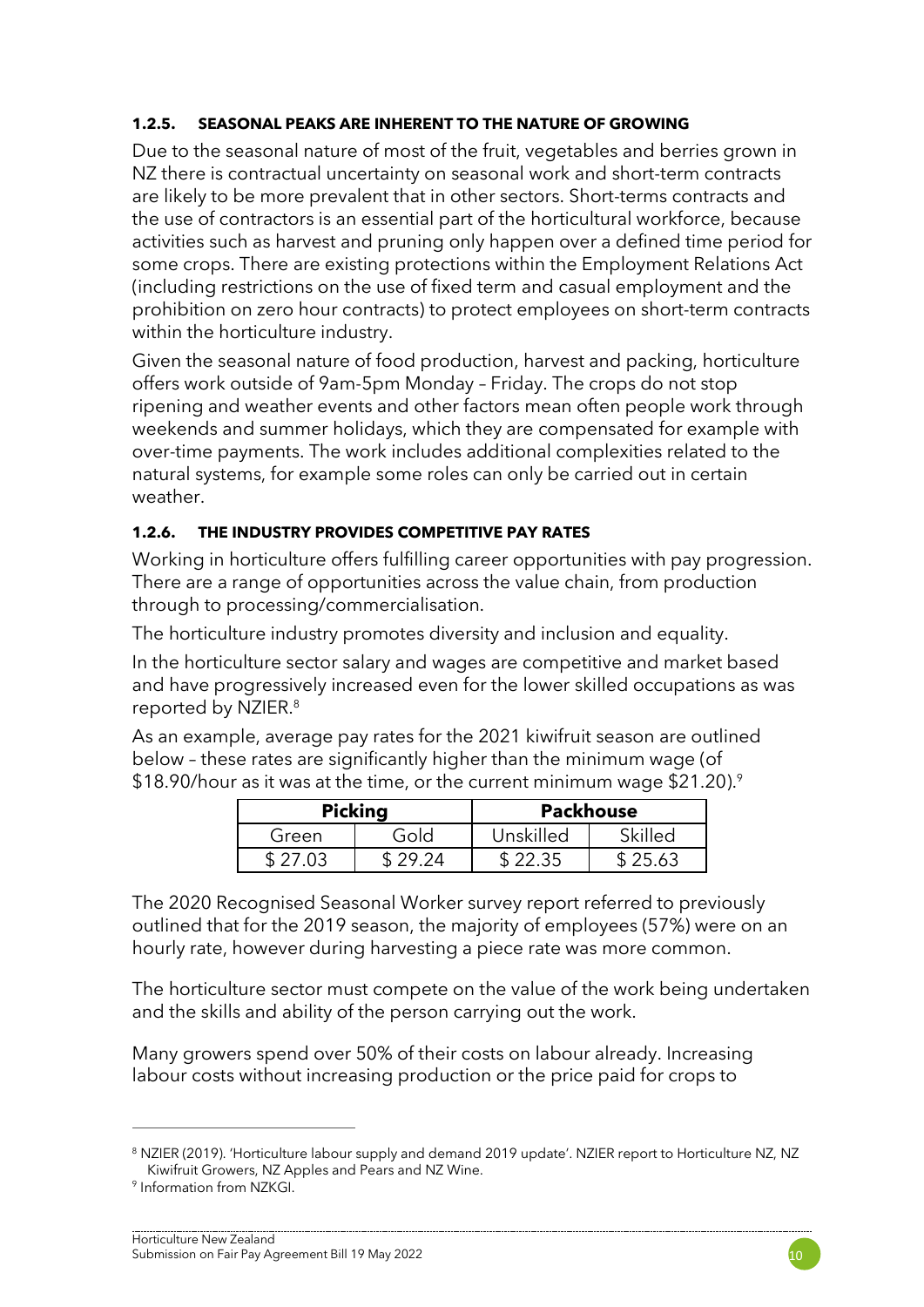growers, this would stifle business and food production in New Zealand will decrease.

## **2. Problem definition and benefits assessment**

FPAs would represent a large shift for New Zealand's employment regulatory landscape. Yet the size and scale of the problem that Fair Pay Agreements (FPA) would be solving is unclear. It appears this Bill was introduced to addresses minimum employment terms via bargaining – this is already set in legislation and any current failures are an enforcement issue of the law.

Collective bargaining would not solve the issue and people currently operating outside the law would continue to do so. HortNZ asks that the Government clearly articulate the benefits they foresee from FPAs for all involved.

Government officials (including from MBIE) have described the introduction of Fair Pay Agreements Act 2022 as the biggest change to employment law in New Zealand since the Employment Contracts Act in 1991 (i.e. bigger that the Employment Relations Act 2000).

## **3. Existing structures are fit for purpose**

HortNZ argues that legislation and other structures already exist and are fit for purpose. The Government should deal with unfair employment practices and outcomes through minimum wage, minimum statutory conditions and a robust employment law system.

Fair Pay Agreements are not needed as relevant legislation and industry-led schemes already exist. This is duplication, and effort should instead be put into bolstering Acts that are already in place. Minimum standards already exist for all employees in New Zealand regardless of the type of work they perform.

## **3.1. National level**

Employment law and contracts already exist as well as minimum wage and immigration legislation.

In May 2022, Immigration New Zealand made positives changes to immigration legislation which means permanent and temporary migrant workers will be further protected and there will be auditing requirements for some employees.

## **3.2. Industry led**

HortNZ strongly disputes the need for FPAs when the sector is aware of its workforce conditions and social priorities and is actively addressing these through intentional monitoring and industry lead compliance programmes such as New Zealand Good Agricultural Practice (NZGAP). As an industry, growers are already subject to audit on matters such as how they treat and pay their employees.

New Zealand is not immune to cases of worker exploitation. The horticulture sector is serious about supporting our growers and contractors to operate ethically and within the law. The Fair Pay Agreement would have no impact on

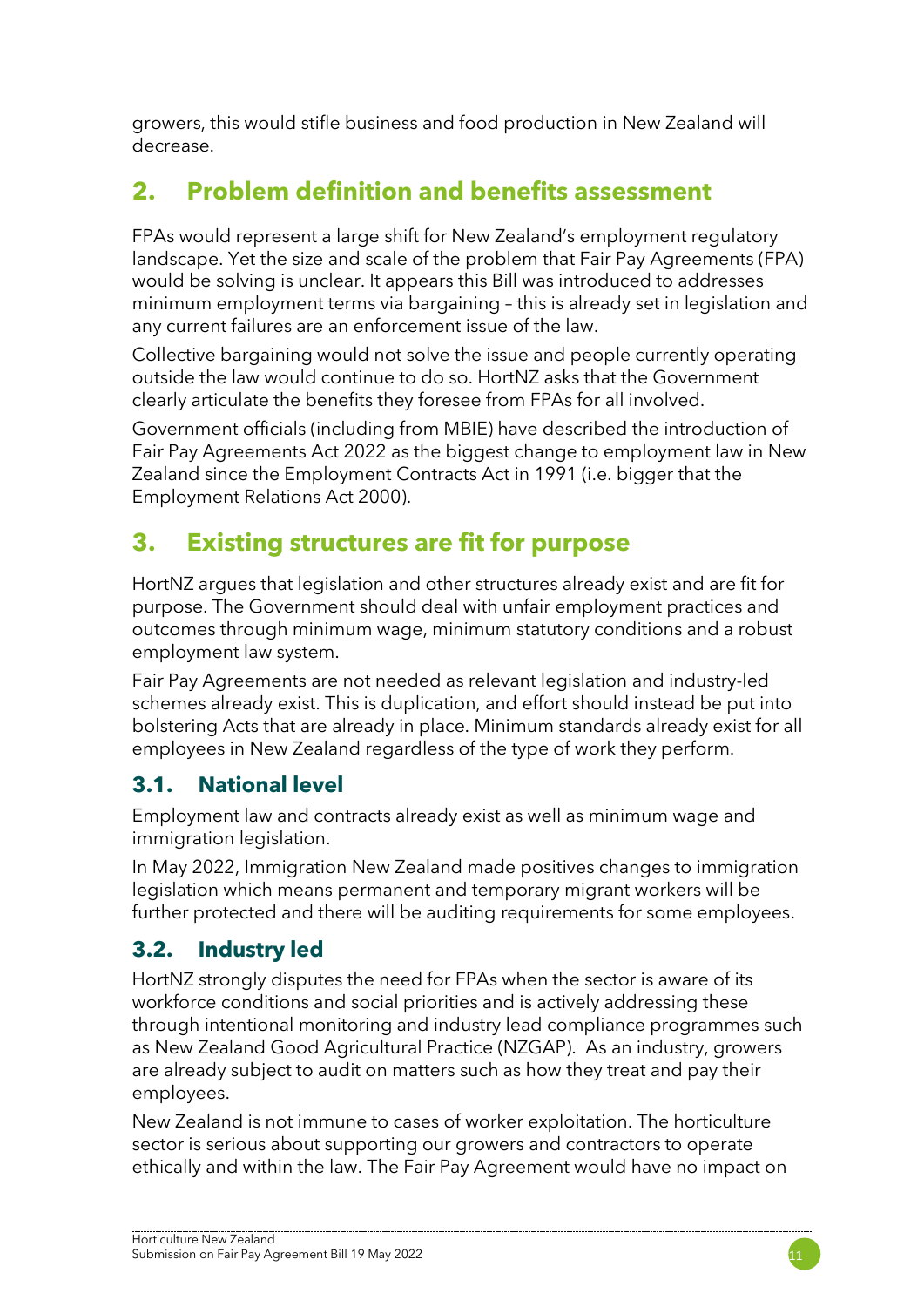employers that exploit workers. The most effective way to address worker exploitation is with minimum standards and industry certification. Industry certification enables the majority of good employers to demonstrate compliance and enables targeting of employers that are falling below the standard.

Consumers, and therefore retailers, now require assurance for social responsibility in a similar way that food safety (GAP) certification has been required by most retailers over the past 20 years.

To provide context to the robust New Zealand and global compliance programmes which members of the New Zealand's horticulture sector comply with, here is an overview of NZGAP, GLOBALG.A.P and the RSE scheme.

#### **NZGAP Social Practice Add-on**

This is an optional add-on for businesses that are NZGAP, NZGAP GLOBALG.A.P. equivalent or GLOBALG.A.P. certified. This enables growers to demonstrate they meet both locally and globally recognised social practice standards for markets and regulators and has been developed to include all relevant New Zealand regulatory requirements, with support from MBIE who have assisted in interpretation of legislation.

The NZGAP Social Practice Standard also includes globally recognised social practice requirements that are included in other social practice standards such as GRASP (GLOBLG.A.P. Risk Assessment on Social Practice). NZGAP has internally reviewed the NZGAP Social Practice add-on against GRASP to ensure that the standards are aligned. NZGAP plans to attain formal benchmarking and recognition of the Social Practice add-on as equivalent to other global social practice standards when those recognition pathways become available (e.g. GRASP). Certification enables employers to demonstrate that they have good social practices in place for their workers, and enables them to supply product to multiple wholesalers, retailers and markets.

NZGAP have assurance processes in place to ensure workers are paid what they should be and social practice standards ensure workers are well looked after. This is not just about hourly rates but also working conditions. This is in early stages of the roll out but is making fast improvements.

#### **Global G.A.P. GRASP Add on**

Good agricultural practices are not just about crops; they are also about people. GRASP is the GLOBALG.A.P. Risk Assessment on Social Practice. It is a voluntary, farm-level social/labour management tool for global supply chains, to be used in combination with Integrated Farm Assurance (IFA).

Growers can assess, improve, and demonstrate their responsible social practices through a simple but robust evaluation checklist of four main topics: workers' voice, human and labour rights information, human and labour rights indicators, and child and young workers protection. Legal labour requirements such as minimum wage, age of legal employment, or working hours differ from country to country. National interpretations guidelines are developed in New Zealand by the GAP National Technical Working Group.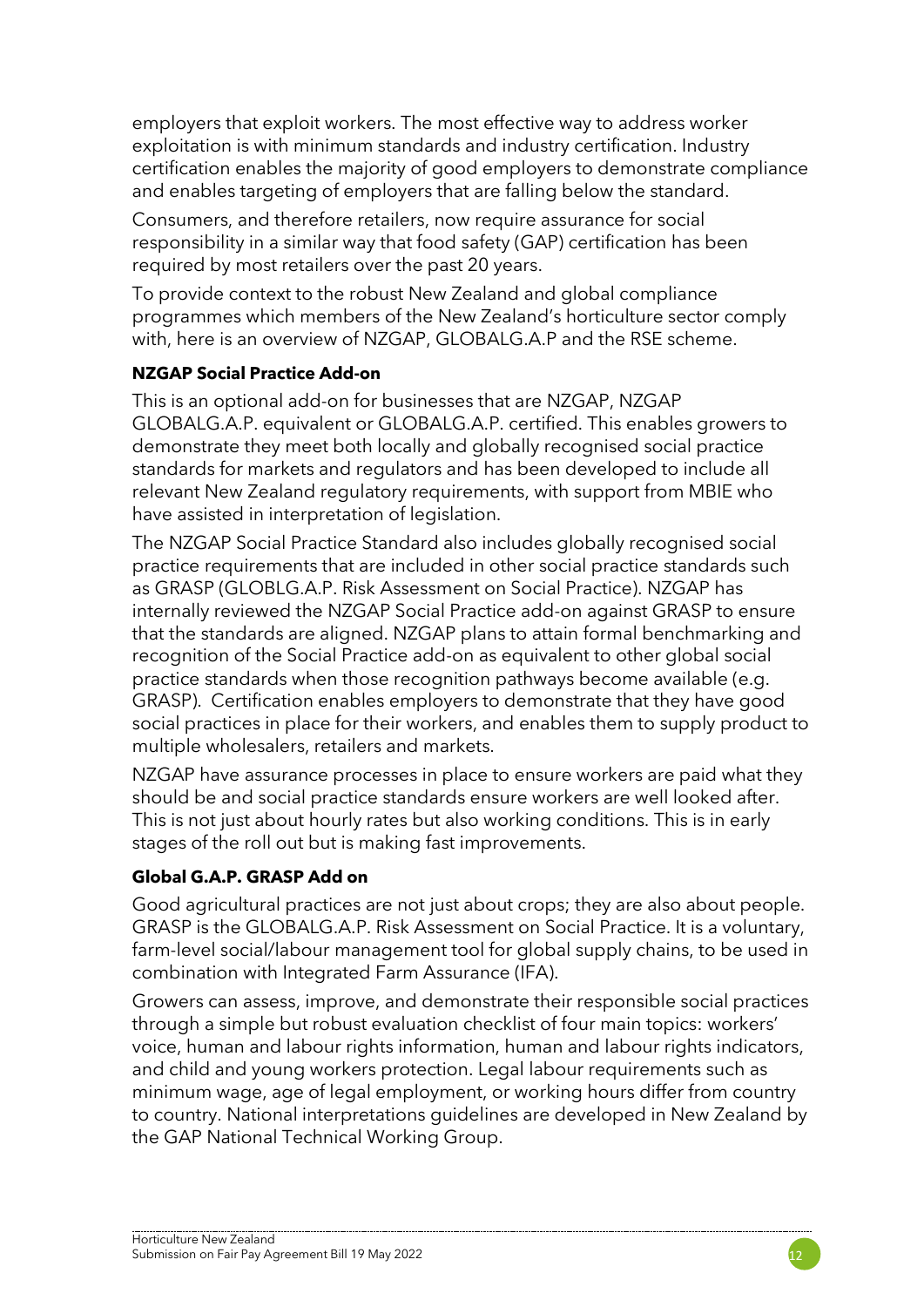#### **NZGAP Contractor Standard-**

This has been developed specifically for contractors providing services to NZGAP, Social Practice add-on, GLOBALG.A.P. and GRASP certified growers or supply chain operators. Using NZGAP certified contractors is a means for growers and other supply chain operators to demonstrate the contractors they engage have met the requirements of these standards at both a production and social practice level.

The common practice of using contractors, especially for seasonal tasks, means that certification is an effective pathway for contractors to demonstrate compliance to growers, and for growers to engage the services of contractors with confidence. As a result, supermarkets in New Zealand and overseas are increasingly seeking Social Practice certification in addition to the core GAP (Good Agricultural Practice) Food Safety certification. 10

#### **Recognised Seasonal Employer scheme**

New Zealand's Recognised Seasonal Employer (RSE) scheme is fair and equitable.

The RSE<sup>11</sup> scheme is New Zealand's world class temporary migration scheme which encompasses pastoral care and accommodation.

The RSE scheme was launched in 2007 to help the New Zealand horticulture and viticulture sectors supplement its local workforce when vacancies were unable to be filled. Employers apply to Immigration New Zealand to be granted RSE employer status, and following this, apply for an ATR allowing them to recruit workers from offshore to perform planting, maintenance, harvesting and packing. Immigration New Zealand oversees and manages the RSE scheme.

The RSE scheme is internationally recognised by World Trade Organisation and International Labour Organisation and has been achieved without unionism.

## **4. Existing union relationships and collective agreements**

A number of HortNZ's members have existing union relationships within their businesses and bargain collectively for generous terms of employment above current minimum standards. The FPA regime does not adequately address the additional time and cost on horticulture employers (and those in other industries) which already have active collective agreements and the existence of those agreements negates the need for any wider industry or occupation bargaining.

HortNZ is concerned that the introduction of FPAs will lead to employers being reluctant to negotiate generous terms during collective bargaining when a FPA may be introduced that will place further costs and minimum terms on businesses. This could lead to a detrimental impact on employees.

<sup>10</sup>

[https://www.nzgap.co.nz/NZGAP\\_Public/News/Contractor\\_Standard/NZGAP\\_Public/News/Contractor\\_St](https://www.nzgap.co.nz/NZGAP_Public/News/Contractor_Standard/NZGAP_Public/News/Contractor_Standard.aspx?hkey=cd558d15-cf00-4dab-8f4a-2df446816e75) [andard.aspx?hkey=cd558d15-cf00-4dab-8f4a-2df446816e75](https://www.nzgap.co.nz/NZGAP_Public/News/Contractor_Standard/NZGAP_Public/News/Contractor_Standard.aspx?hkey=cd558d15-cf00-4dab-8f4a-2df446816e75)

<sup>11</sup> [About the RSE scheme | Horticulture New Zealand](https://www.hortnz.co.nz/people-jobs-and-labour/rse-scheme/?msclkid=06864881d0ce11ec908ff867bc193258) — Ahumāra Kai Aotearoa (hortnz.co.nz)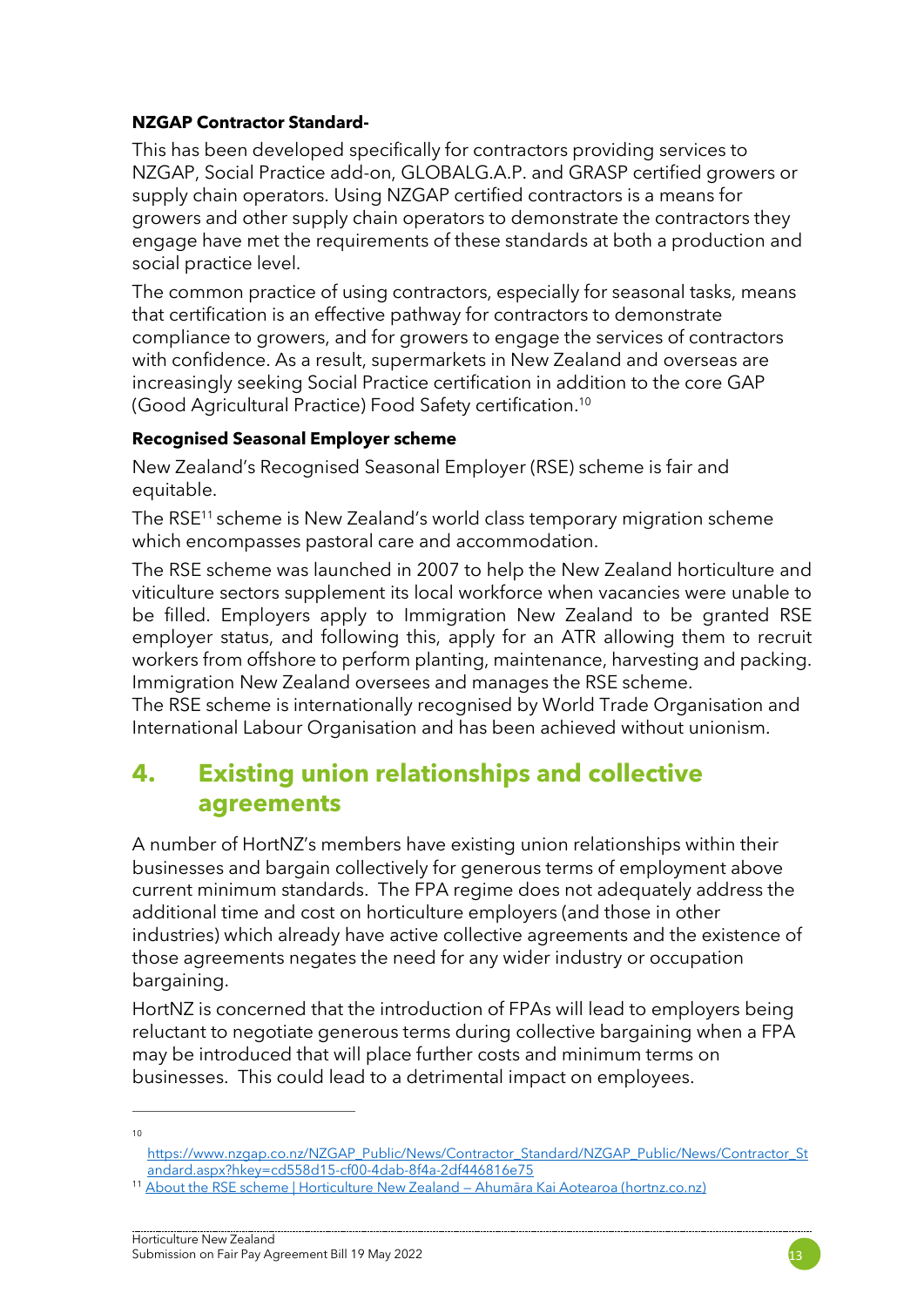## **5. No evidence of an appetite for FPAs**

There is no evidence that there is an interest in the private sector for FPAs either at employer or worker level.

Most multi-employer collective agreements are in the public sector. Collective bargaining coverage has decreased proportionately and is not keeping up with growth in the number of jobs in the economy. As reported in the Regulatory Impact Assessment, currently in New Zealand there are approximately 1,600 collective agreements covering 10% of the private sector workforce. There are also 456 collective agreements covering 60% of the public sector workforce.<sup>12</sup>

The Regulatory Impact Assessment itself recognises that while sector and industry-based approaches to collective bargaining may assist in reducing inequality, they are less effective in terms of economic productivity, growth and prosperity. There are a number of policy options already available to the Government to increase low wages including the minimum wage legislation and employment law focused on exploitative and non- compliant practices.

HortNZ has zero tolerance for poor employers. An alternative approach is an strengthen enforcement of current legislation to detect inappropriate activity and enforce minimum labour standards.

The New Zealand labour market has never been more competitive – there is record low unemployment rate and conditions have never been stricter, for example health and safety standards are higher than they have ever been, which HortNZ supports.

## **6. Comments on the proposed Bill**

HortNZ considers the proposal is deleterious to the economy, to people's prosperity, and to the human rights of those involved.

HortNZ believe minimum standards should **not** have to be bargained for – they currently exist in employment law. HortNZ support these being enforced. Instead of implementing further legislation and compliance onto business – direct funds to bolster Work Safe and MBIE employment inspectors to be engaged in areas where industry and members of the public report suspected breaches of the employment law and worker exploitation.

HortNZ believe that all people should have the right to negotiate their own working conditions and pay directly with their employer.



<sup>12</sup> https://www.treasury.govt.nz/sites/default/files/2021-07/ria-mbie-fpa-apr21.pdf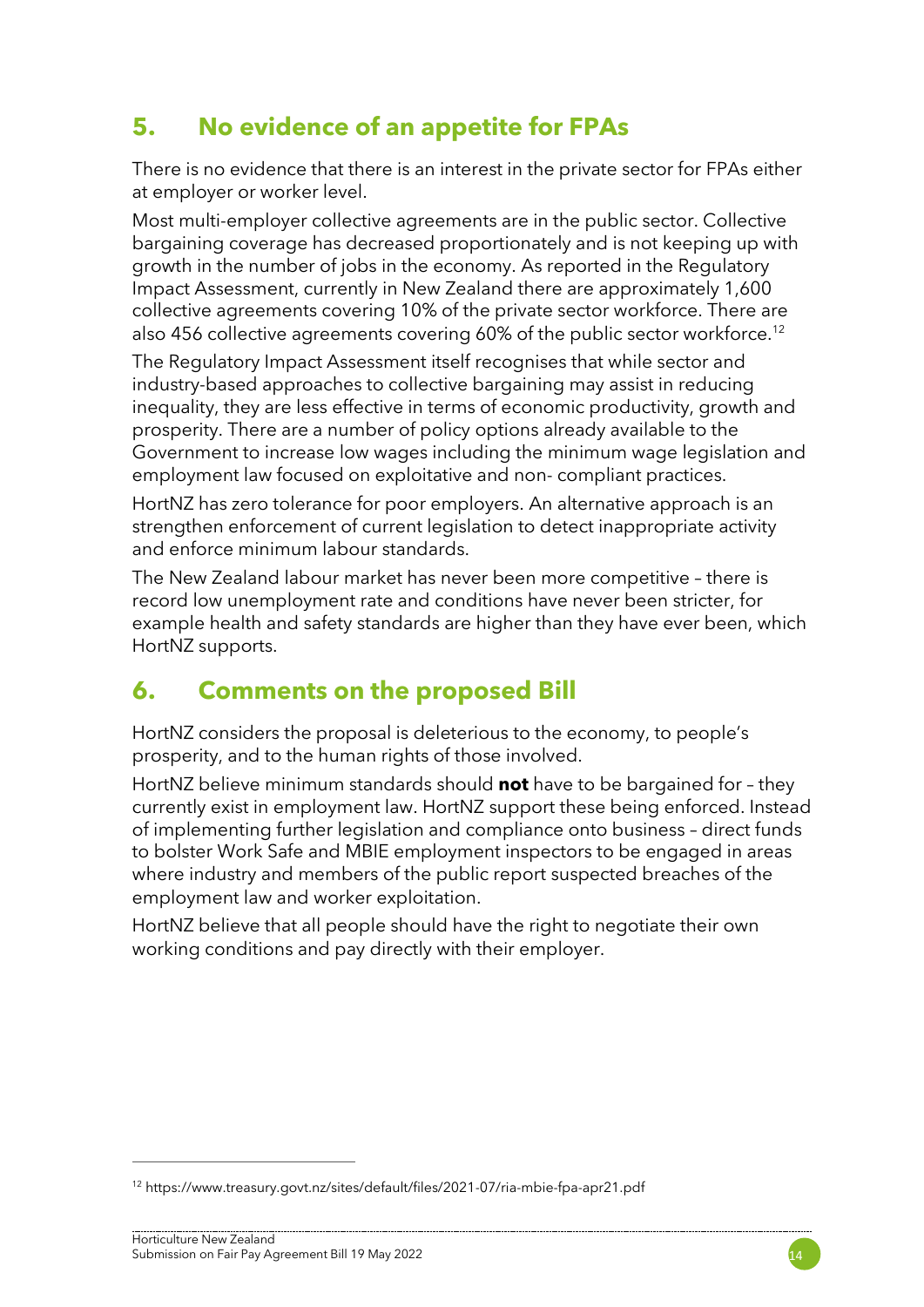Should the legislation proceed, specific comments with respect to the proposed Bill and option proposed are discussed in the table below:

| <b>Section of the Bill</b>                                                                                     | <b>HortNZ comments</b>                                                                                                                                                                                                                                                                                                 |
|----------------------------------------------------------------------------------------------------------------|------------------------------------------------------------------------------------------------------------------------------------------------------------------------------------------------------------------------------------------------------------------------------------------------------------------------|
| Good faith bargaining                                                                                          | Section 19 of the Bill sets out the obligation of good faith that applies during bargaining.                                                                                                                                                                                                                           |
| (Section 19)                                                                                                   | Given the large number of parties that may be a part of any FPA bargaining process, HortNZ considers<br>that this clause needs to be amended to remove the requirement for parties to continue to bargain<br>even where they have come to a standstill on one or more matters.                                         |
|                                                                                                                | This provision will lead to protracted bargaining and increased costs where parties are already in<br>disagreement on one or more terms.                                                                                                                                                                               |
| Tests for initiating bargaining                                                                                | HortNZ consider that the Bill should be amended to require a union to satisfy both the representative                                                                                                                                                                                                                  |
| (Section 29)                                                                                                   | test and the public interest test before a FPA can be negotiated.                                                                                                                                                                                                                                                      |
| Representation test criteria (at<br>least 1,000 employees or 10%<br>of employees in the proposed<br>coverage). | HortNZ do not agree that individual rights should be eroded because a very small percentage of<br>workers think it is the right thing to do.                                                                                                                                                                           |
|                                                                                                                | The issues we have with this criteria include:                                                                                                                                                                                                                                                                         |
|                                                                                                                | There is insufficient clarity on how the 10% (or 1000 employee) criteria would be calculated/applied.                                                                                                                                                                                                                  |
|                                                                                                                | HortNZ requests further clarity and definitions of how sector and occupation are defined - for<br>$\bullet$<br>example, how would be horticulture sector be 'broken up' (pickers of one crops, any packhouse<br>worker etc.?) if at all.                                                                               |
|                                                                                                                | Transparent definitions and criteria would be required if this legislation proceeds.<br>$\bullet$                                                                                                                                                                                                                      |
|                                                                                                                | Horticulture is a diverse sector, we find difficulty with how one approach would be applied across this<br>sector, where there are an array of different growing systems, employers, working conditions and jobs.                                                                                                      |
|                                                                                                                | Variable working hours, different skill requirements and on the job training needs, and regional<br>$\bullet$<br>differences make it impossible, in the horticulture sector, to have a fair pay agreement that could<br>apply across all businesses throughout New Zealand. This is particularly true when it comes to |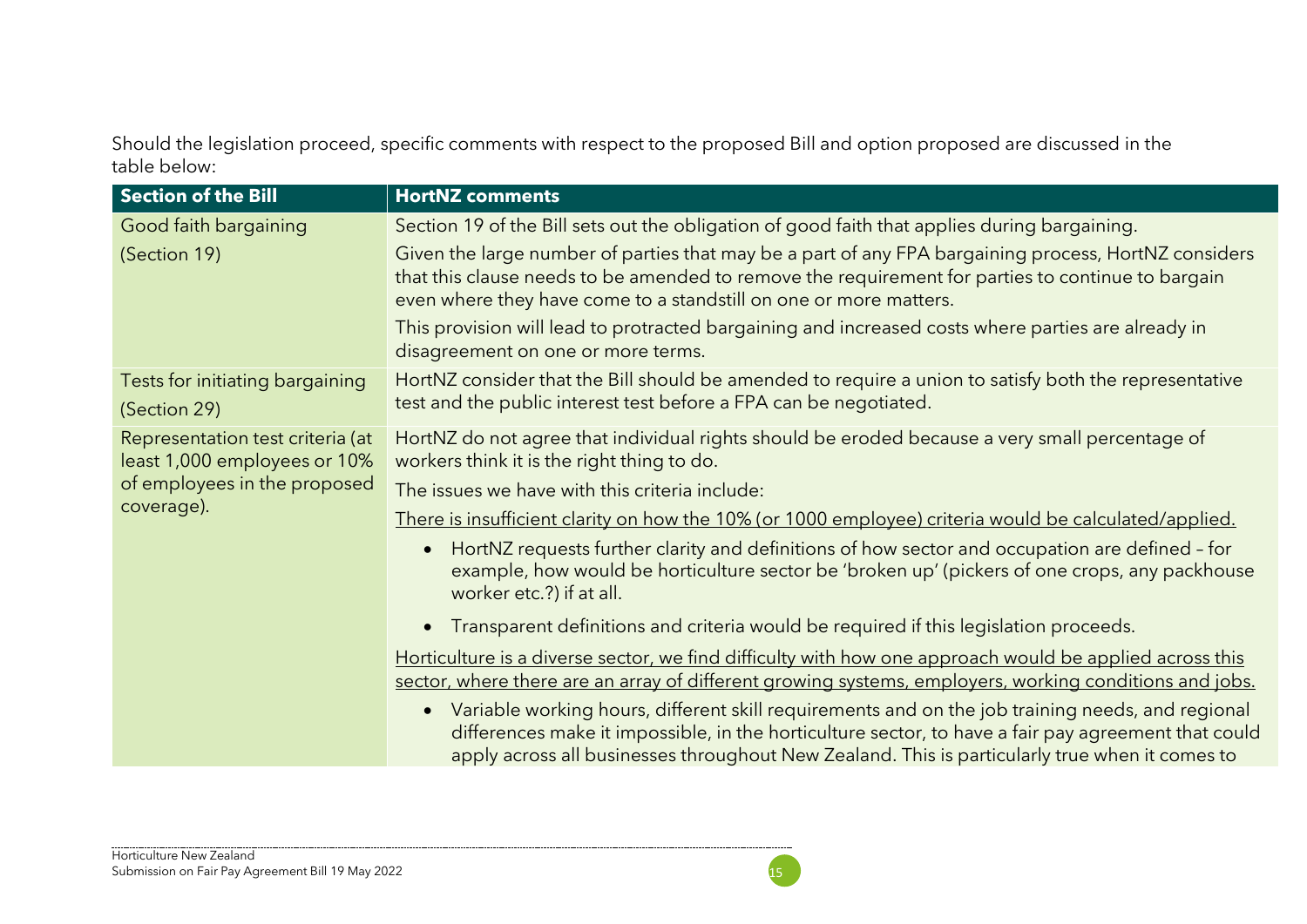|                                                     | horticulture with its vast range of different crops and growing systems being used. There are a<br>large number of distinct businesses in operation ranging from family run to large corporates.                                                                                                                                                                                                                                                                                  |
|-----------------------------------------------------|-----------------------------------------------------------------------------------------------------------------------------------------------------------------------------------------------------------------------------------------------------------------------------------------------------------------------------------------------------------------------------------------------------------------------------------------------------------------------------------|
|                                                     | As explained previously, the nature of some roles in the horticulture sector would make it difficult<br>$\bullet$<br>(if not impractical) to set for example "ordinary" or "normal" hours.                                                                                                                                                                                                                                                                                        |
|                                                     | • There are a myriad of different roles and skills needed with in 'horticulture' even within an apple<br>orchard and packhouse or a field of broccoli - these different levels should and are recognised<br>currently with in our sector to distinguish from someone who joined a company picking fruit a few<br>days ago - to a supervisor of the orchard responsible for worker health and safety and pest<br>control who has been in the role for over 10 years - for example. |
|                                                     | As an on-the-ground example within one business, different jobs within the sector require<br>$\bullet$<br>differing benefits, for example, transport is more important to a team working in the field, food<br>benefits vary with role and location. Growers need sufficient flexibility to provide the 'right mix' of<br>rewards and benefits that meet the requirements for the different roles.                                                                                |
|                                                     | We have concerns that the criteria are not representative enough                                                                                                                                                                                                                                                                                                                                                                                                                  |
|                                                     | For example, 1,000 out of a workforce of over 40,000 is a very small proportion of people who<br>$\bullet$<br>could initiate bargaining and cause huge disruption.                                                                                                                                                                                                                                                                                                                |
|                                                     | The representation test should be significantly higher if this legislation proceeds.<br>$\bullet$                                                                                                                                                                                                                                                                                                                                                                                 |
|                                                     | The threshold of the lesser of 1,000 covered employees or 10% of all covered employees is too<br>$\bullet$<br>low. HortNZ submits, that the threshold should increase, or that the 10% threshold be removed<br>(so that it must always be at least 1,000 employees to be covered by the FPA), or than both a<br>representative and public interest threshold be applied.                                                                                                          |
| Public interest test based on<br>specified criteria | HortNZ fundamentally disagree with the criteria proposed                                                                                                                                                                                                                                                                                                                                                                                                                          |
|                                                     | HortNZ strongly reject the view that sectors that provide unskilled, unexperienced, and seasonal work<br>have an inherent labour market problem. There is no evidence of systematic 'labour market' problem<br>within our sector (in respect to working conditions and compliance with employment law).                                                                                                                                                                           |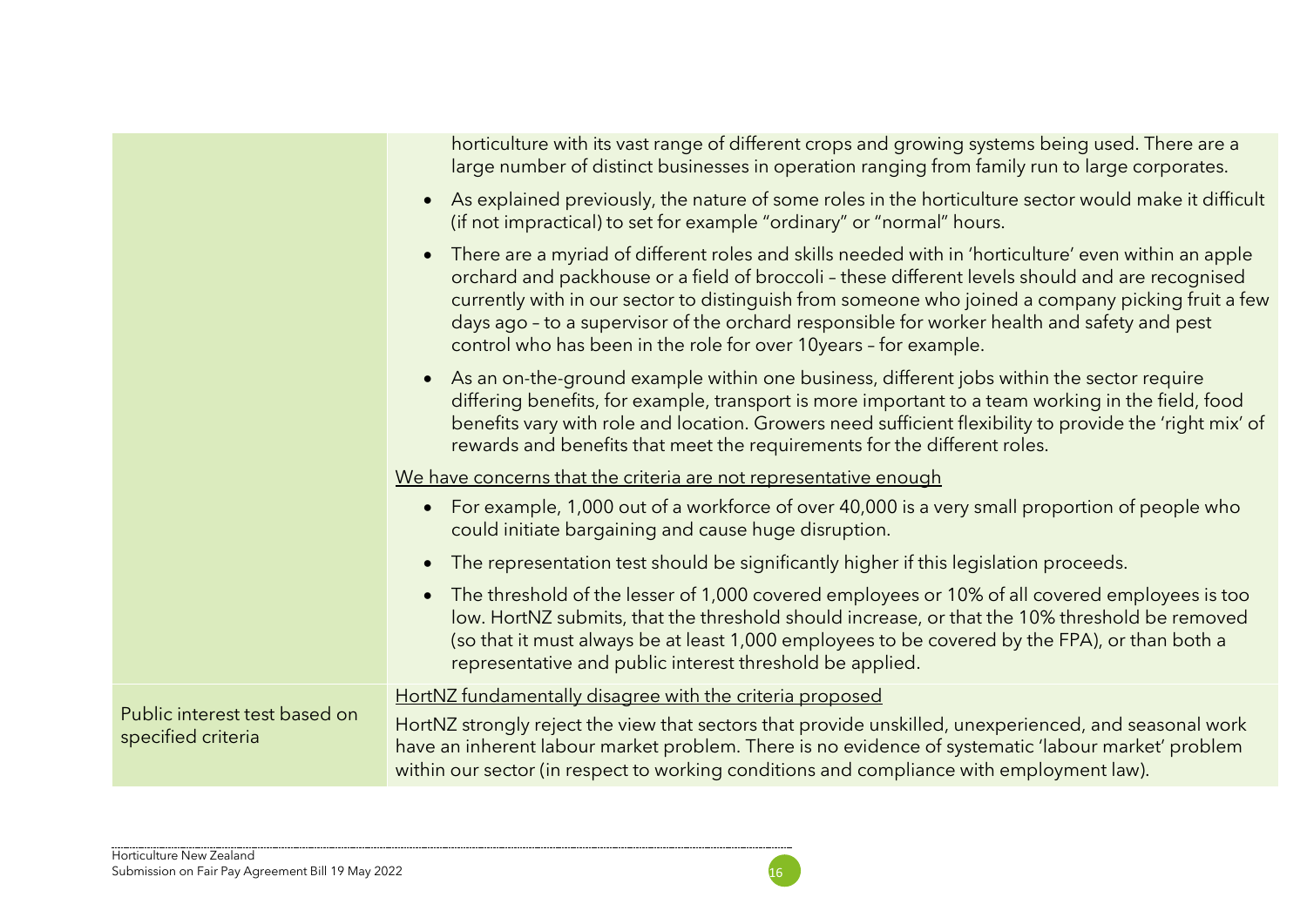Horticultural food production is worthwhile, rewarding, and productive work. Our sector can demonstrate wage growth (for example, one orchard estimates that there has been an estimated 30% wage growth in the last two years<sup>13</sup>), training opportunities and robust systems to hold employers to account for meeting their social practice obligations.

FPAs must only apply when there is evidence of problematic competitive practices that are driving poor terms and conditions for workers – and where this is not addressed by other legislation i.e. employment law. If the problem is enforcement of existing legislation, enforcement should be examined rather than adding new legislation for a perceived issue

HortNZ invite MBIE to work with the horticulture sector to determine criteria for what a "labour market" problem is, and to visit growers and speak with our workforce directly.

#### Threshold for number of criteria to be met

Section 29(4) sets out the criteria of the "public interest" initiation test. The test is broad, and only requires one of the stated criteria to be met. HortNZ strongly recommends a union should need to satisfy at least two of the listed criteria.

#### Migrant worker criteria

Section 29(5) sets out the evidence that is required to meet the "public interest" initiation test. The list includes evidence that the proposed FPA will include a "high proportion of migrant employees" or where "most of the covered employees are employed on a temporary basis".

New Zealand's horticultural sector engages a large number of fruit and vegetable seasonal workers under the RSE scheme. Employers apply to Immigration New Zealand to be granted RSE employer status, and following this, apply for an ATR allowing them to recruit workers from offshore to perform planting, maintenance, harvesting and packing. Immigration New Zealand oversees and manages the RSE scheme. As part of this, RSE employers are obliged to offer minimum terms to RSE workers (including as to pay rates, hours of work, accommodation and benefits amongst others).

<sup>&</sup>lt;sup>13</sup> Pers comms. Richard Palmer in reference to his own orchard business.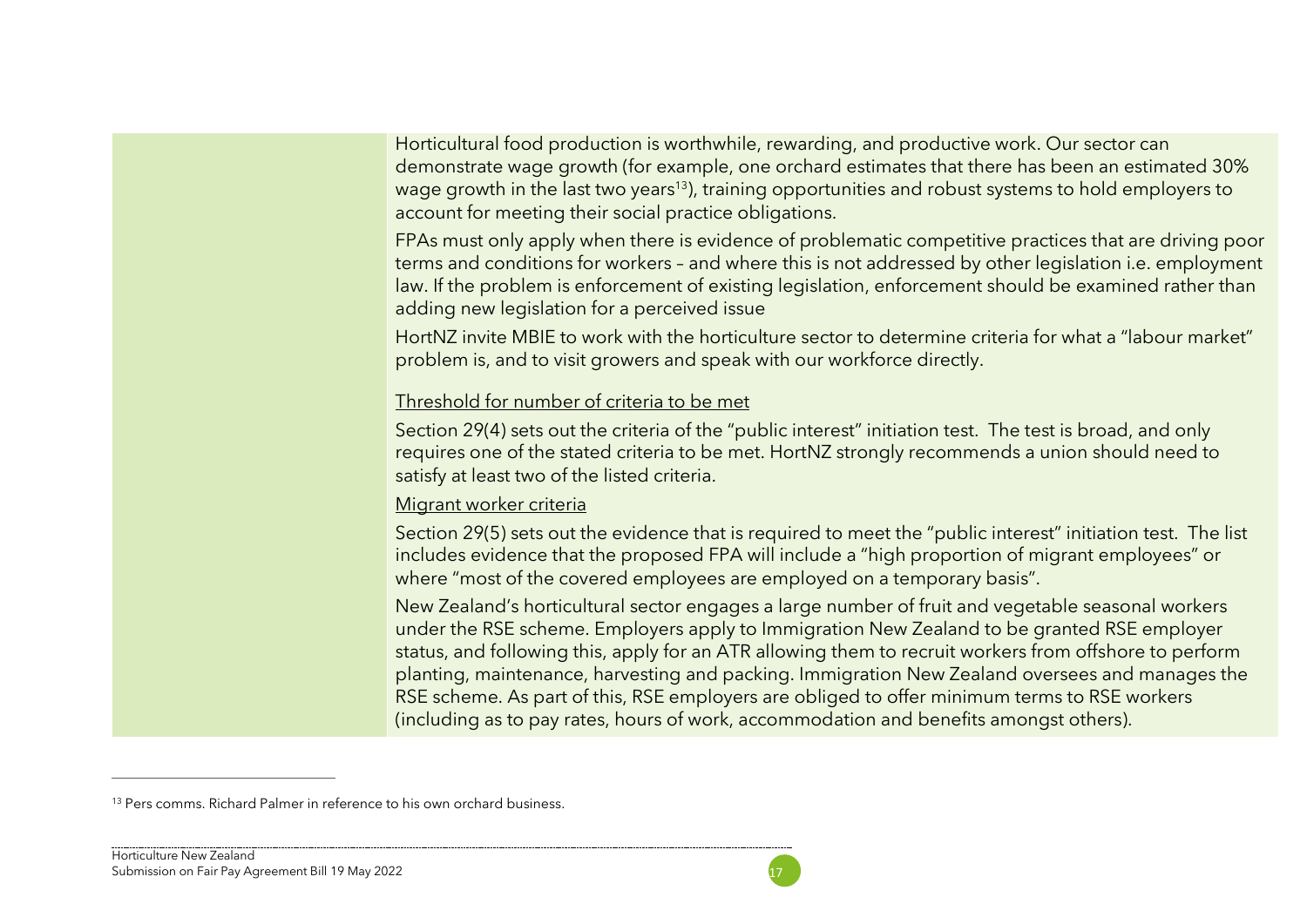|                                                    | RSE workers (employed under the Immigration NZ RSE scheme) should be excluded from the FPA<br>regime and/or the criteria in Section 29(5) should make clear that an RSE worker is not a migrant worker.                                                                                                                                                                                                                                                                                                                                                                                                                                                                                    |
|----------------------------------------------------|--------------------------------------------------------------------------------------------------------------------------------------------------------------------------------------------------------------------------------------------------------------------------------------------------------------------------------------------------------------------------------------------------------------------------------------------------------------------------------------------------------------------------------------------------------------------------------------------------------------------------------------------------------------------------------------------|
| Obligation to notify<br>employees of initiated FPA | Sections 37 and 39 place onerous notification obligations on employers following the approved<br>initiation of a FPA (including that an employer must individually notify and provide significant details to<br>each employee that falls within the coverage clause of the initiated FPA).                                                                                                                                                                                                                                                                                                                                                                                                 |
|                                                    | Individual notification is not only onerous, but impractical in large horticulture workforces, where a<br>significant proportion of employees do not have access to email addresses. In order to individually<br>notify all employees covered by a FPA, employers would need to print letters and give them to<br>supervisors across New Zealand which will be a significant undertaking of time. The employer would<br>then need to collate responses (including as to whether they consent to their personal details being<br>disclosed to the union).                                                                                                                                   |
|                                                    | The obligation to notify employees (and the collection of personal information) should be on the<br>initiating party (in most cases, this would be the union). Notification should align with the notification<br>requirements for bargaining for a collective agreement which enables notification on a group basis.                                                                                                                                                                                                                                                                                                                                                                      |
| Entitlement to attend two FPA<br>meetings          | Under section 82 of the Bill, employees are entitled to paid time off to attend up to two (two hour) FPA<br>meetings in relation to a proposed FPA and up to one FPA meeting in relation to a variation.                                                                                                                                                                                                                                                                                                                                                                                                                                                                                   |
|                                                    | Given that an FPA can cover an entire industry or occupation this could lead to all employees within a<br>workforce being off work for up to four hours during FPA bargaining.                                                                                                                                                                                                                                                                                                                                                                                                                                                                                                             |
|                                                    | For horticulture businesses, this is a significant amount of time and could lead to disruptions in service<br>to suppliers and customers and wasted or disturbed fresh produce. The majority of work in the<br>horticulture sector is time sensitive, with fruit needing to be picked and processed within a certain time<br>frame. Many horticulture businesses also operate shift work, meaning that employees will need to be<br>entitled to time off across different shifts (adding to further disruption). The FPA meetings would also<br>be in addition to existing union meetings, of which employees are already entitled to up to four hours of<br>paid time per year to attend. |
|                                                    | The allowance for FPA meetings should be reduced to one two-hour meeting.                                                                                                                                                                                                                                                                                                                                                                                                                                                                                                                                                                                                                  |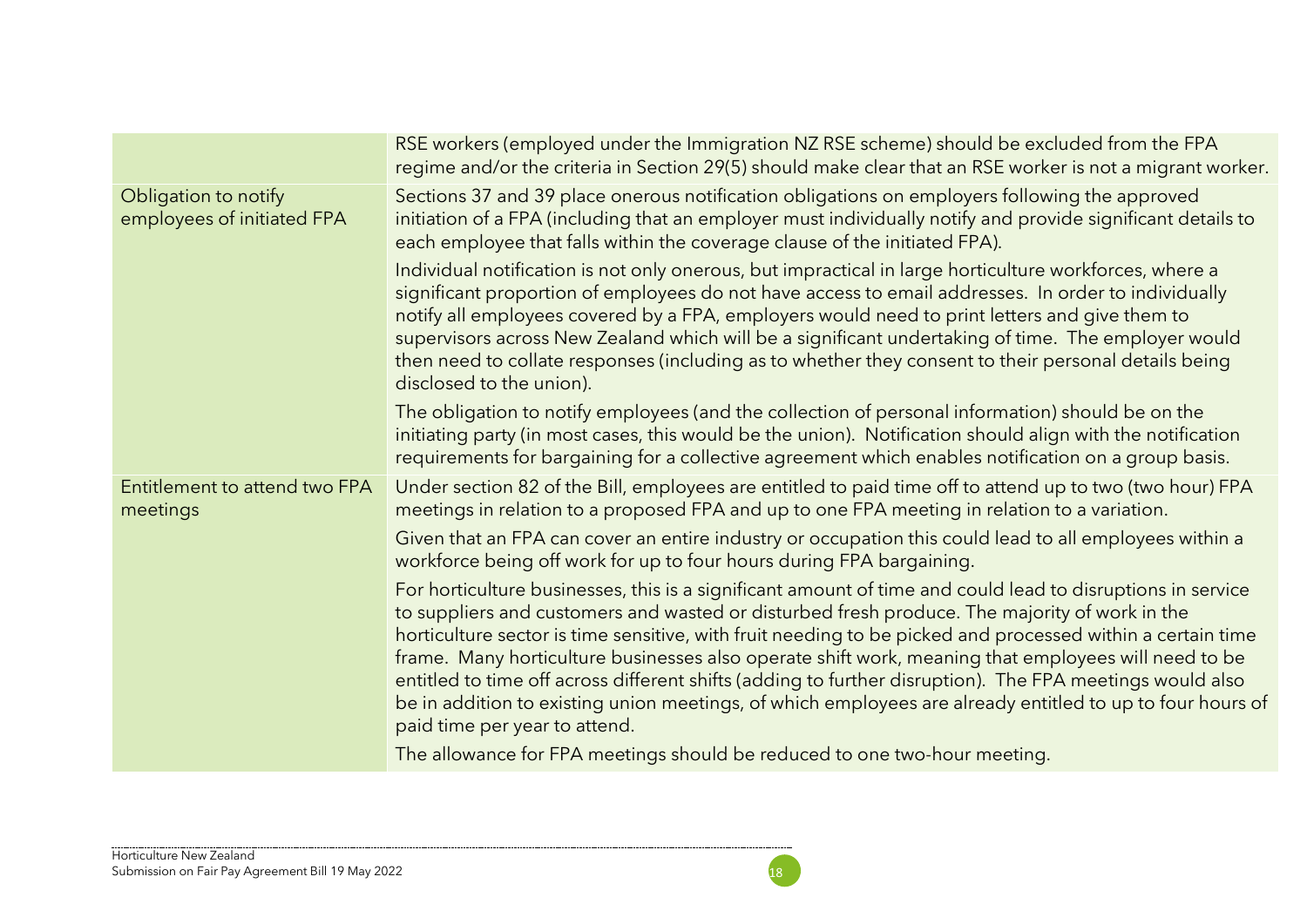| Mandatory content                 | Under the proposed Bill, there is a risk that the resulting FPA binding the sector or occupation could<br>result in terms and conditions which mean employers' abilities to compete, adapt to changing market<br>conditions or innovate may be lessened.                                                                                                                                                                                                                                                                                                                                                                                           |
|-----------------------------------|----------------------------------------------------------------------------------------------------------------------------------------------------------------------------------------------------------------------------------------------------------------------------------------------------------------------------------------------------------------------------------------------------------------------------------------------------------------------------------------------------------------------------------------------------------------------------------------------------------------------------------------------------|
|                                   | Section 114 sets out the mandatory content for a FPA (including at least 12 minimum terms). The<br>mandatory content includes terms which are not ordinarily bargained for in individual employment<br>agreements, and terms which are likely to be bespoke to particular workplaces. For example: "normal<br>hours of work", "penalty rates" and "over-time".                                                                                                                                                                                                                                                                                     |
|                                   | Flexibility is required in the horticulture sector - in of itself the removal of this will increase costs.                                                                                                                                                                                                                                                                                                                                                                                                                                                                                                                                         |
|                                   | It is impractical for a FPA which will cover a large number of employers within an occupation or industry<br>to set out normal hours of work because those hours of work will vary significantly between workplaces.<br>Horticulture businesses often operate shifts, and shift patterns are changed depending on the season<br>and the availability of product. Hours and shift patterns are likely to be different between employers<br>within the horticulture industry. The notion of "normal hours of work" also ignores the practical reality of<br>modern workforces (particularly post-Covid) which are encouraged to promote flexibility. |
|                                   | It is unusual for penalty rates and overtime to exist in individually negotiated employment agreements.<br>Instead, employers factor in overtime and availability for additional hours into wage and salary rates.<br>Where this occurs it would be unreasonable for an employer to then be expected to pay penalty or<br>overtime rates on-top of higher wage rates or salaries.                                                                                                                                                                                                                                                                  |
|                                   | This could have an impact on competition if some employers cannot afford to comply with the new<br>standard and decide to exit the industry, or choose to not enter or expand due to the new barriers to<br>entry.                                                                                                                                                                                                                                                                                                                                                                                                                                 |
|                                   | Hours of work, penalty rates and overtime should be removed from the list of mandatory content (they<br>could instead form part of section 115 ("Topics that the bargaining sides must discuss").                                                                                                                                                                                                                                                                                                                                                                                                                                                  |
| Delayed commencement<br>provision | Section 129 provides two criteria upon which a delayed commencement to the terms of a FPA must be<br>approved. The criteria is narrow: the bargaining sides must be satisfied that declining the employer's<br>application would result in a less favourable overall outcome and that the delay will allow the employer<br>to arrange its business so that the FPA will not result in a less favourable outcome.                                                                                                                                                                                                                                   |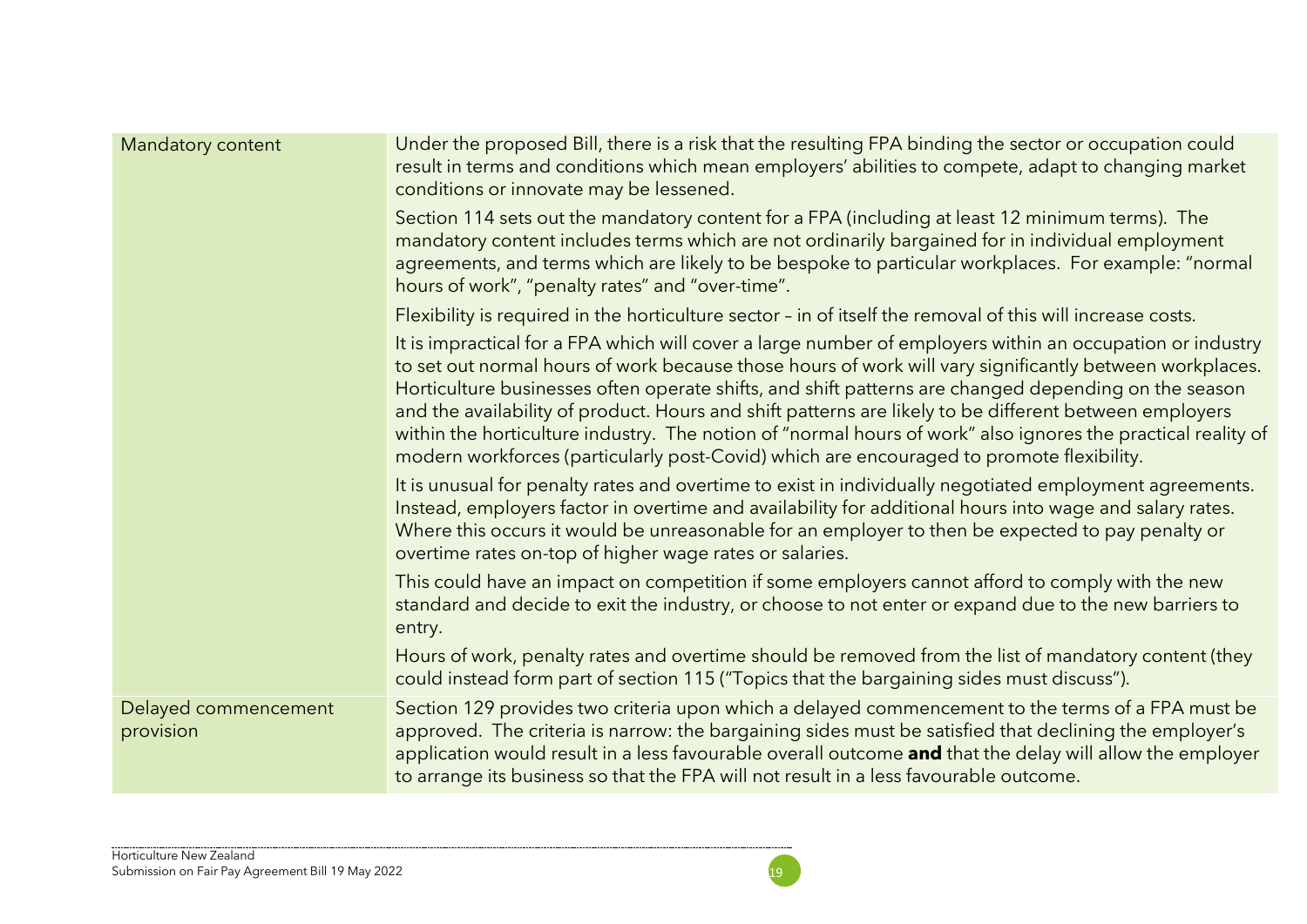|                                                               | HortNZ submits that the criteria should be mutually exclusive, and that only one limb of the delayed<br>commencement criteria be satisfied before a delay will be permitted.                                                                                                                                                                                                                                                                                                                                           |
|---------------------------------------------------------------|------------------------------------------------------------------------------------------------------------------------------------------------------------------------------------------------------------------------------------------------------------------------------------------------------------------------------------------------------------------------------------------------------------------------------------------------------------------------------------------------------------------------|
| Compliance and ratification<br>process                        | The requirement for a compliance assessment and Authority approval of a FPA adds to the complexity<br>of the process, and will likely add to the overall costs (the employer and employee bargaining parties<br>are likely to want to instruct legal counsel to prepare the FPA and assist with the submission to the<br>Authority).                                                                                                                                                                                   |
|                                                               | HortNZ submits that a compliance assessment only be required where the parties agree it is necessary.                                                                                                                                                                                                                                                                                                                                                                                                                  |
| <b>Relationship between FPAs</b><br>and collective agreements | The Bill enables employees to fall within the coverage clause of both a collective agreement and a FPA<br>(and employees will be entitled to the terms of whichever agreement is more generous).                                                                                                                                                                                                                                                                                                                       |
|                                                               | The Bill does not address in any way the time and cost involved for employers being engaged in<br>bargaining for both a collective agreement and an FPA. Some horticultural employers already have<br>active collective agreements, each with its own bargaining term, and bargaining involves decision<br>makers and employees in a number of different regions. To expect horticulture employers to also bear<br>the time and cost of bargaining for a FPA in addition to annual collective bargaining is excessive. |
| Bargaining party "back stop"                                  | HortNZ refers to the proposed change to the bill proposed by Hon Michael Wood on 31 March 2022<br>which introduces the concept of a "back stop". The backstop is triggered where there is no default<br>employer bargaining party, and enables the Authority to set the terms of the FPA without any<br>involvement from the employers in the relevant sector or occupation (the initiating union can be<br>represented in the Authority and provide input into the FPA terms).                                        |
|                                                               | The suggested backstop is entirely unreasonable and would lead to most FPAs being set by the<br>Authority without any employer input (given BusinessNZ's indication that it will not agree to the<br>employer bargaining party under the regime). The backstop must be amended to require involvement<br>of relevant employers to ensure FPAs account for the commercial realities of business.                                                                                                                        |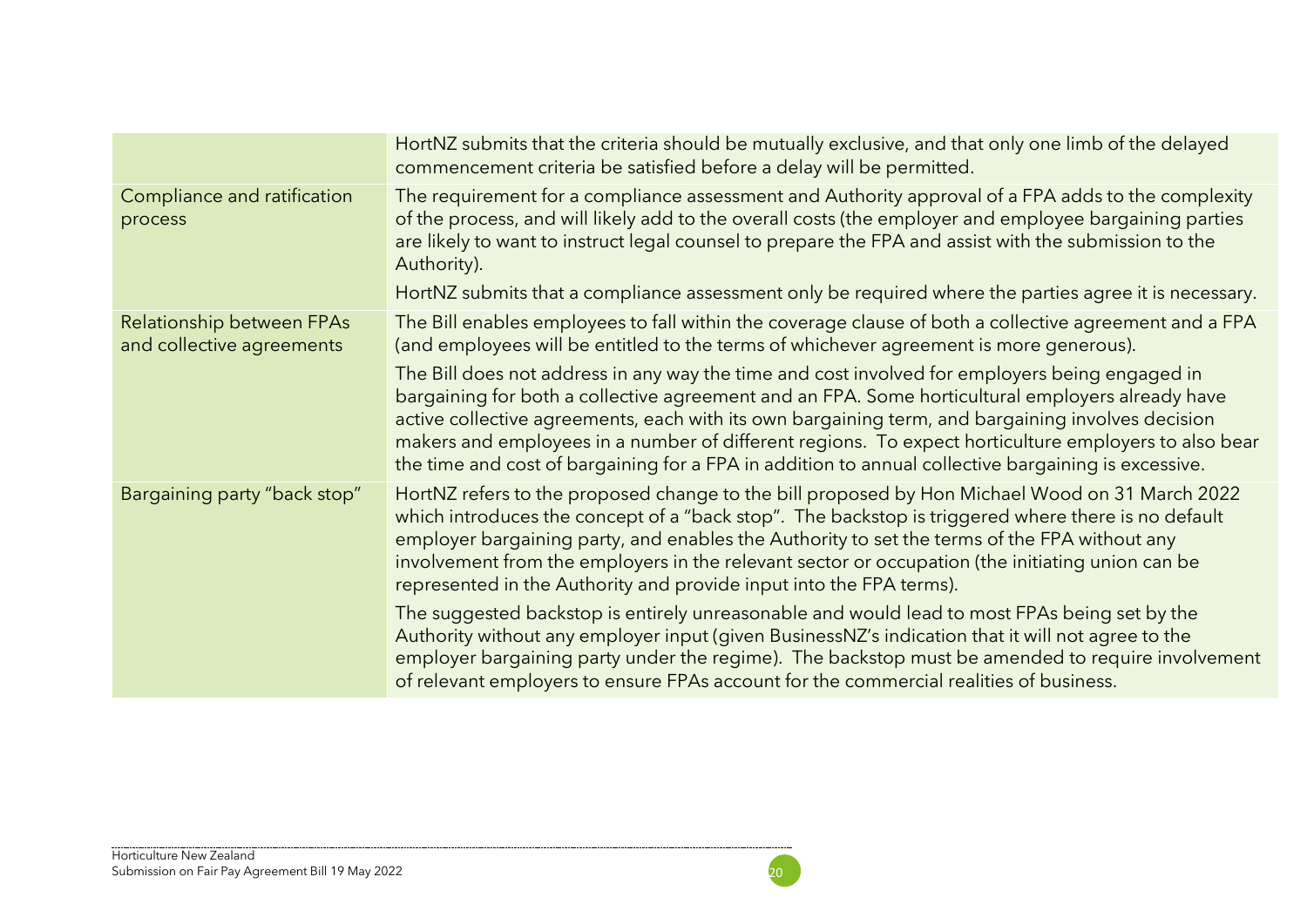#### **Option 3 outlined in the RIS (limited set of minimum standards where there is a labour market problem)**

We consider that if the legislation is to proceed a more nuanced and targeted approach is required.

Such an approach must only apply to sectors or occupations where there is compelling and substantial evidence of problematic competitive practices that are driving poor terms and conditions for workers in the whole sector – i.e. not a small minority of exploitation occurring which can and should be immediately dealt with under employment law that already exists in legislation.

We do not consider that the horticulture sector should (or would) be captured by this option, as it is likely to focus on low-paid sectors that struggle with "race to the bottom" wage structures.

HortNZ would be open to providing further input as to what would be suitable, evidence-based criteria for defining a labour market problem – as we currently do not support the criteria proposed.

## **7. Unintended consequences**

HortNZ agree with the Regulatory Impact Statement analysis that there will be significant downsides associated with the Government's preferred option.

We consider that the implementation of the proposed Bill will result in a number of significant unintended consequences. These include:

#### **Compliance burden:**

- This will be a burden on the Government to administer and compliance check yet another regulatory instrument being imposed on business. Most business will likely have to employ additional resource to administer the regime – where their margins are already very stretched. It is noted that the Government will provide funding for bargaining costs – a further drain on an already tight budget.
- FPAs will result in additional costs and organisational compliance for growers. Growers cannot continue to absorb increased costs. The majority of growers are price takers and unable to pass on the increasing costs of production to consumers (both domestic and export) who increasingly unable to pay more for healthy fruit and vegetables.
- The regime that would exist under the FPA Act would be cumbersome and inflexible. Businesses would be locked into employment models and would not be able to negotiate variations with their own workers and quickly pivot when times change (The Covid-19 pandemic has demonstrated how important it is to be able to quickly do that).

#### **For equity:**

The various crops and sectors within horticulture industry are vastly different and this determines each business' remuneration structures – i.e.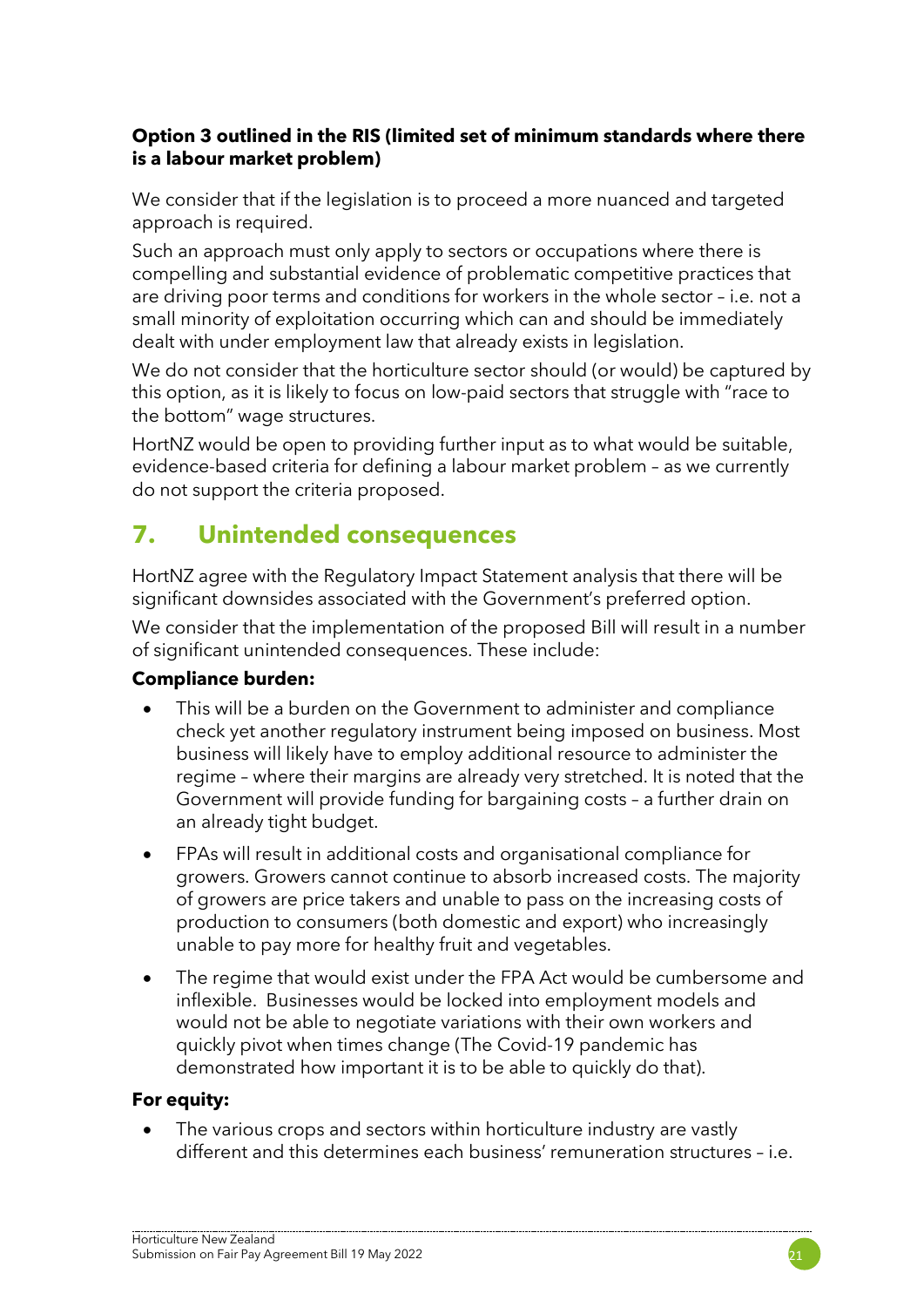high value crops (such as gold kiwifruit) are vastly different to smaller value vegetable crops produced year round where margins are lower.

- A regime like this will not adequately recognise major differences between regions and different crops and tasks carried out (although it is acknowledged that the proposed regime says that there can be differences between employees located in different regions). However ,within a region multiple crops are grown.
- Cost of living in one region does not correlate to the cost of living in all areas – for example a worker harvesting vegetables in Pukekohe living in Auckland has a very different cost of living than someone harvesting vegetables in Levin.
- Many growers are deeply committed to helping address social challenges in society, such as offering work experience to disadvantaged members of the community. A 'one size fits all' FPA regime will make these employment relationships unaffordable for most small employers and this may no longer be offered. FPA will hurt and further disadvantage our community's most vulnerable workers. Many growers offer hours suitable for enabling parents and caregivers to collect children from day care and school. This is vital for community wellbeing. The report from James Hart 'From the Community to the Canopy: An Investigation of Pathways to Careers in the Kiwifruit Industry in the Bay of Plenty<sup>14</sup> explains how growers are filling their labour requirements with rosters to allow staff (particularly mothers with school age children) to start at 9am and finish at 2.30pm. This is a strategy being utilised across many small, medium and large grower businesses and it works remarkably well with only a negligible increase in overheads due to having more staff on the payroll. It has enabled parents to re-enter the workforce.
- There likely to be inflationary effects of higher labour costs. Inflation is already at a 30-year high.

#### **For food security:**

- If growers stop producing a variety of fruits and vegetables in New Zealand – or at worse, have to close their businesses – this will result in less local choice (and diversity of produce) for consumers, an increased price of kai for kiwis, and increased reliance on imports (including greater reliance on frozen, processed and canned food), which could potentially create greater food insecurity.
- As a result, the consumption of fresh healthy food would likely further decrease, resulting in poorer outcomes for kiwis, in a country which seeks to address significant health issues (e.g. obesity, heart disease, diabetes). Research indicates that families in New Zealand living in more deprived

<sup>&</sup>lt;sup>14</sup> Hart-James Pathways-to-Careers-in-Kiwifruit.pdf (ruralleaders.co.nz)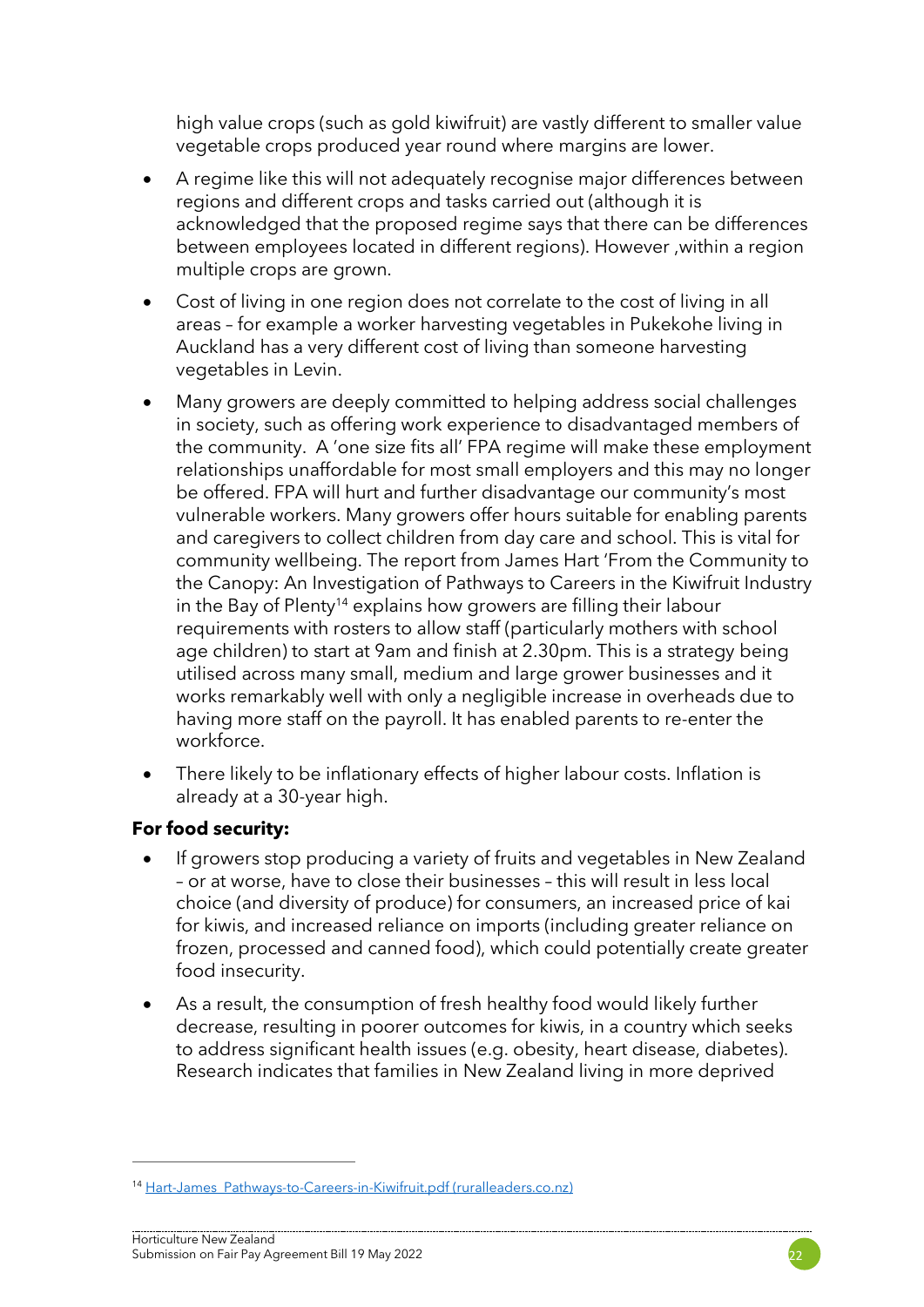areas substitute fruit and vegetables with cheaper energy-dense nutrientpoor production where there are increases in fruit and vegetable prices.<sup>15</sup>

- There are health costs associated with increased fruit and vegetable prices. The University of Otago modelled the potential health impacts of increased vegetable prices and found that an 43-58% increase (in prices)<sup>16</sup> would equate to a 58,300 – 72,800 Quality Adjusted Life Years and health costs of \$490 -\$610 million across the population.<sup>17</sup>
- The domino effect of higher wages leading to higher food production costs may mean the business proposition for some growers no longer stacks up and may also create a barrier to entry for new firms.
- In the face of continuing pressures there is a real risk that the exit of only a few large players in the industry would have a significant impact on food supply.

#### **For productivity:**

- FPAs will erode productivity. Higher wages come from improved productivity and a more skilled workforce. FPAs will not achieve either of those things.
- Productivity is already a significant issue for New Zealand and the Government is focused on creating a highly productive, skills-based economy. The horticulture sector wants this too. However, in real world terms, under a FPA system, the ability to reward individual excellence in the workplace will be less common. At the same time, budgets will be diminished given increased FPA related costs. The Government should be aspiring to increase worker productivity as well as employers being able to recognise those that excel in their job.
- The growth and productivity of the horticulture sector is reliant on innovation and grower's ingenuity. Removing such drivers will likely result in a less economically vibrant sector with a consequent downturn in productivity.
- The proponents for the Bill put forward the case that productivity could be improved by compelling the payment of higher wages therefore forcing weaker firms out of business while the strongest (usually also the biggest) survive. This simply ignores the economic reality of New Zealand where the backbone of urban and rural New Zealand are small businesses which are often family run. Forcing these businesses to close will have a drastic effect on New Zealand's economy and will not result in increased wages for the many, as there will be fewer jobs.

<sup>15</sup> Rush, E., Savila, F., Jalili-Moghaddam, S., & Amoah, I. (2018). Vegetables: New Zealand Children Are Not Eating Enough. Front. Nutr.<https://www.frontiersin.org/articles/10.3389/fnut.2018.00134/full>

<sup>&</sup>lt;sup>16</sup> Note: The vegetable price increase modelled was based on estimates from Deloitte (2018). New Zealand's food story: The Pukekohe hub.

<sup>&</sup>lt;sup>17</sup> Cleghorn, Cristina. 2020. The health and health system costs of increasing vegetable prices over time. Wellington: University of Otago, 2020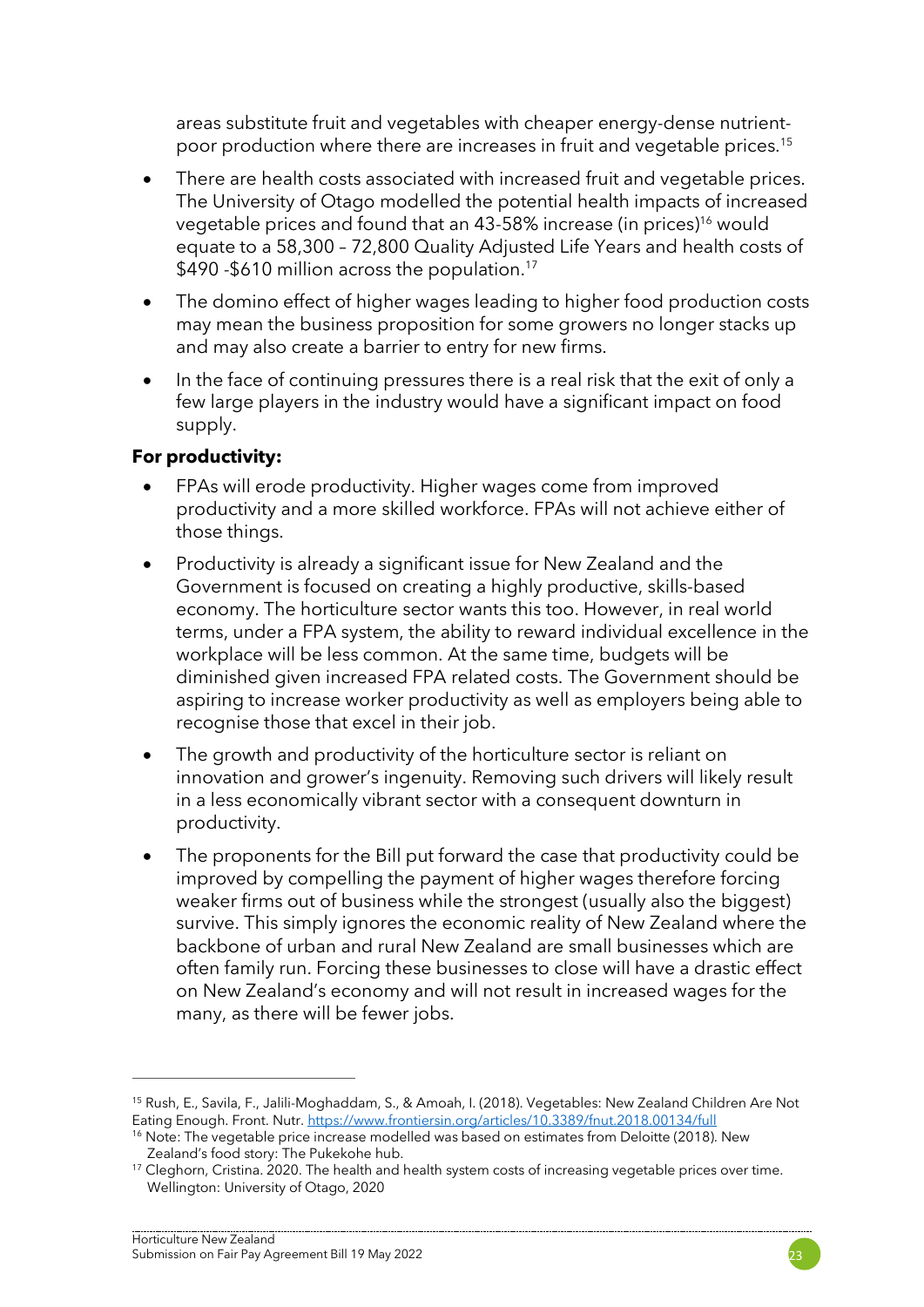#### **For achieving strategic objectives:**

- The Ministry for Primary Industries' Fit for a Better World strategic roadmap identifies horticultural development as an important transformational opportunity. However progress will be significantly hindered if FPAs are introduced, productivity will be reduced and as a consequence - many growers' businesses will be adversely affected.
- New Zealand's primary sector, including horticulture, was an essential service during COVID-19, helping feed New Zealanders and return export revenues. As noted in the Fit for a Better World strategy, the sector will play a critical role as New Zealand accelerates its economic potential coming out of the pandemic. The FPA will not support this growth.
- The approach taken in the proposed Bill is misaligned with supporting a transition to lower-emissions land uses. Diversification to horticulture represents an opportunity to reduce emissions. The Climate Change Commission's advice to Government included recommendations to support alternative, lower emissions land uses (to support this). To enable horticulture growth to continue requires the right regulatory/policy environment. This is the opposite.

#### **For representation:**

- Affected parties will be represented during bargaining by unions or employer organisations respectively. FPAs could therefore be seen to undermine rights to freedom of association (and non-association). As FPAs will be compulsory for businesses - this takes away the freedom of businesses and employees to make an agreement for themselves. Workers' right to freedom of association are valuable and important.
- FPAs will take much more "one size fits all" approach to the employer/employee relationship. It will ignore unique benefits that businesses provide workers. It will ignore the unique circumstances of many workers and businesses that play an important role and the workers reaching a unique deal that works for them.
- As noted previously, we also have concerns that employer will not have representation under the proposal.

#### **For the labour market:**

- If an employer is unable meet the "one size fits all" requirements of a Fair Pay Agreement, employees may lose jobs that they value, enjoy and which may provide unique benefits to them.
- The FPA Act may drive up unemployment. Any Government initiative that further reduces the incentive to employ people of all skills levels will result in more unemployment. The Government should be looking to how policies can be attuned to the future work environment.
- The Government has not properly considered implications for business, and many growers and businesses aren't engaged in the process. They are unsure how to have their direct say in a decision that has the potential to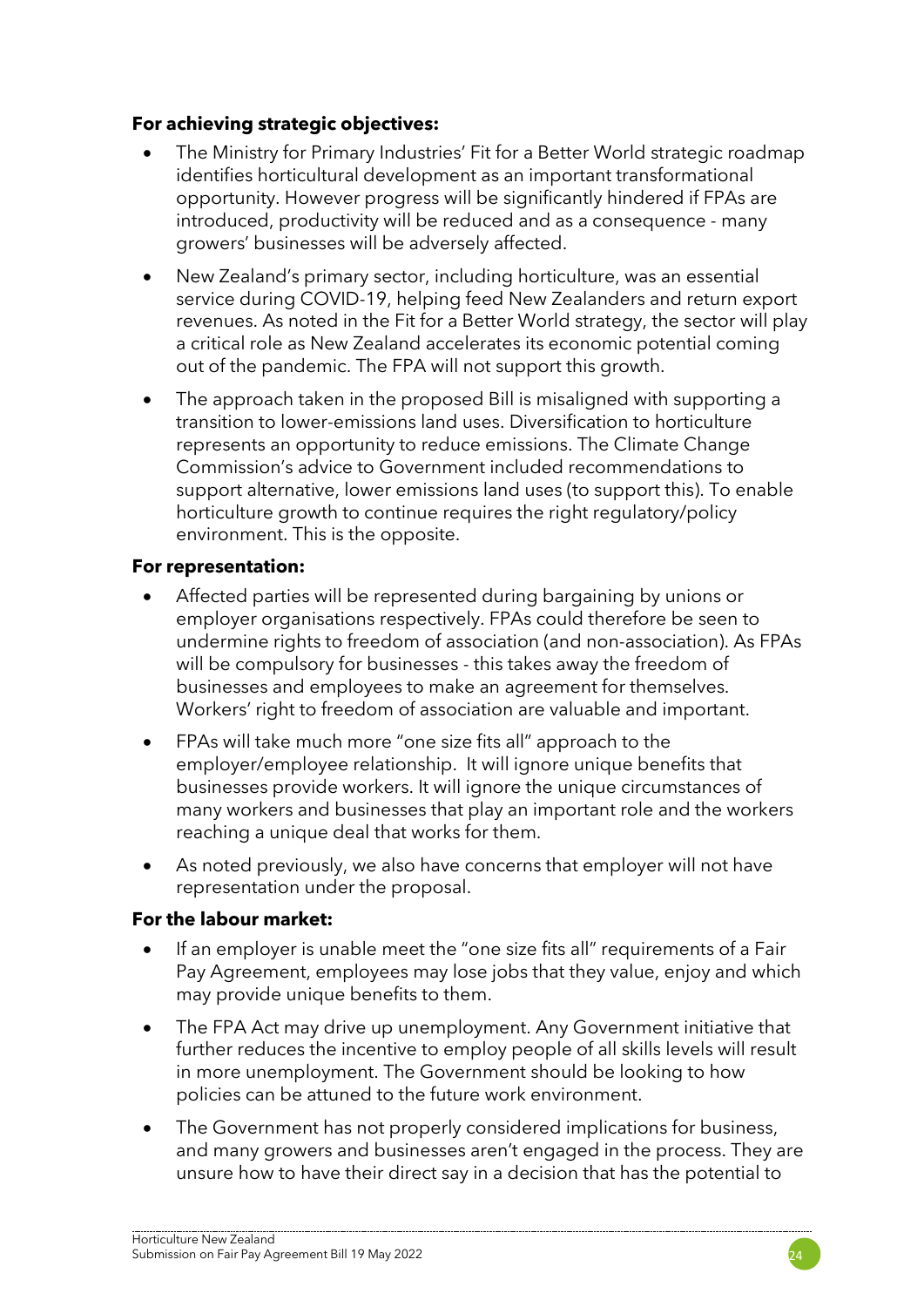significantly impact them and their most important asset, their people. The FPA may actually decrease pay rates and conditions, making issues worse, including driving some growers out of business and placing more people on job seeker and unemployment benefits.

- Employers may take steps to reduce their wage costs, such as by reducing hours, changing the number/scope of roles, or compressing their wage ladders above FPA-set minimum. This is particularly the case for small growers for whom FPA terms may be harder to comply with. At the same time, many businesses (including family-owned businesses) are already struggling under the weight of increasing Government-led regulatory changes and increasing costs. A potential consequence of this is growers exiting and productive land becoming non-productive or taken over by larger corporates.
- Market conditions, resulting from labour shortages caused by immigration disputation, have driven wages up beyond what many businesses can afford. Many growers have closed, or are operating reduced days or capacity, and they simply cannot pay more. The Fair Pay Agreements Act would represent further change that would go too far too fast, with severe damaging consequences.
- Employers may be incentivised to restructure their business from an employment to a contracting model. Where the nature of the work is genuinely contracting, the employer would not be penalised under the FPA system.
- Employers may seek productivity enhancements to offset increases in labour costs, such as through investing in capital. Productivity enhancements will reduce labour needs in the long run.
- Businesses may decide to exit the market if they cannot operate within new parameters set by an FPA, and do not consider any provision of exemptions sufficient.
- Growers will likely face higher costs than offshore businesses against which they directly compete in international export markets.

## **8. Fair Payment Agreements replicate the failed system prior to 1990**

The key features of the proposed fair payment agreement system replicate the central aspects of the national occupational award system in existence between 1894 and 1991. The way in which people work has changed since then and become more flexible. We do not support reverting back to fair pay agreements. This would re-introduce a dated concept from another time that was largely unsuccessful.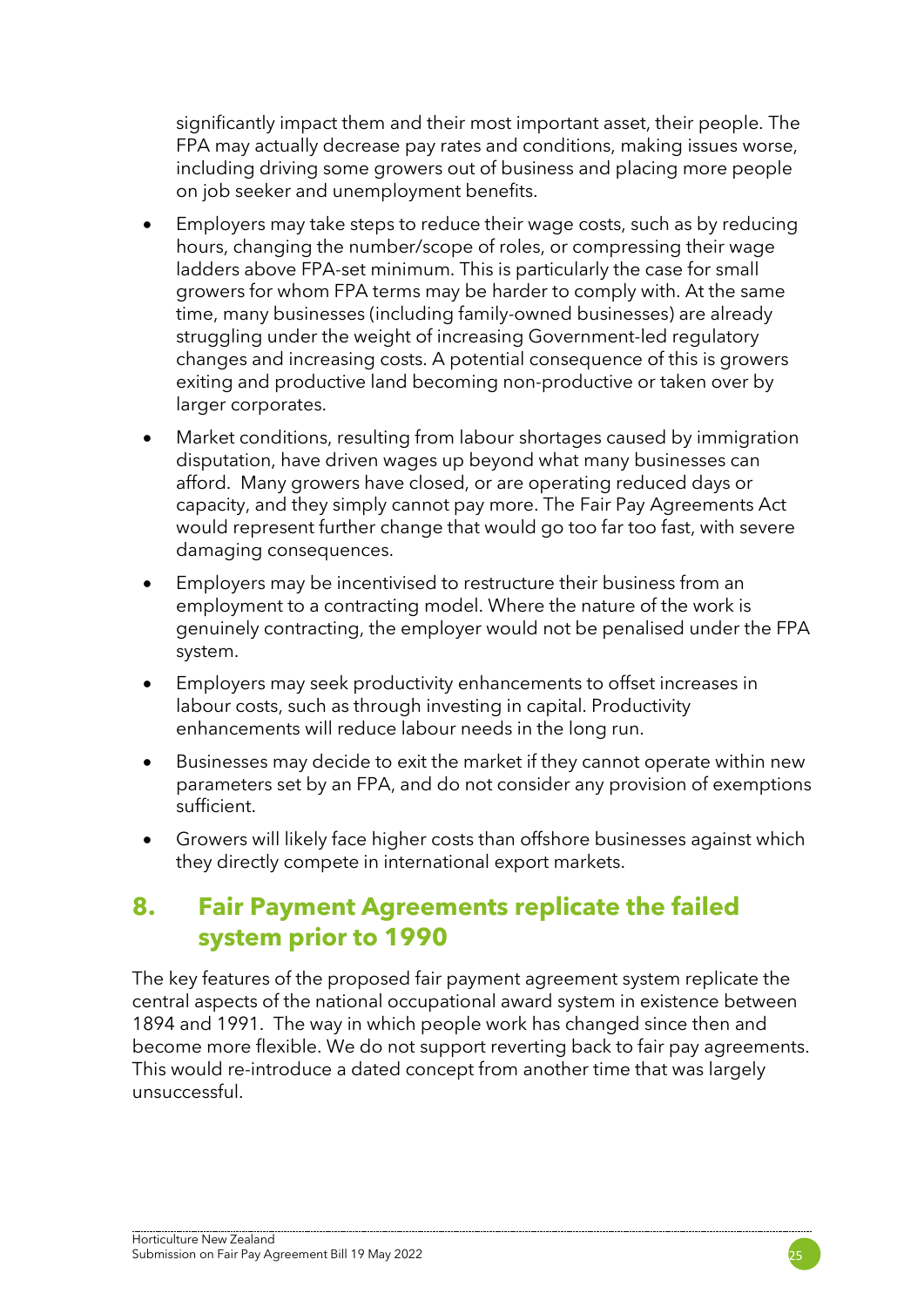## **9. Conclusion**

Instead of imposing FPAs unnecessarily across all industries, the Government should be focused on achieving better outcomes for workers who most need them.

HortNZ suggests the Government make the following policy changes in place of FPAs:

- Tackle bad employers by increasing enforcement and prosecuting those who break the law.
- Develop a limited set of legally binding sector-based minimum standards for industries where a clear and significant labour market problem has been identified. As a major employer in some industries where issues are identified, the Government can take a leadership role immediately by committing to best practice employment standards in these sectors.
- Protect flexible working make FPAs voluntary. Individual employers and employees should have the opportunity to opt-out. Voluntary FPAs would be more consistent with New Zealand's obligations under international law.

The last two years have been extremely difficult for all growers battling through the direct and indirect impacts of the pandemic. Growers have dealt with labour market shortages caused by disruption and changes to immigration, two minimum wage increases, accelerating inflation, Covid-related compliance costs, lock-downs, increased sick leave and statutory holiday obligations. Many businesses have only battled through because owners have worked for less than minimum wage and/or poured in their own private savings (or re-mortgaged their homes). This is not the right time to add significant further cost onto growers by introducing new legislation.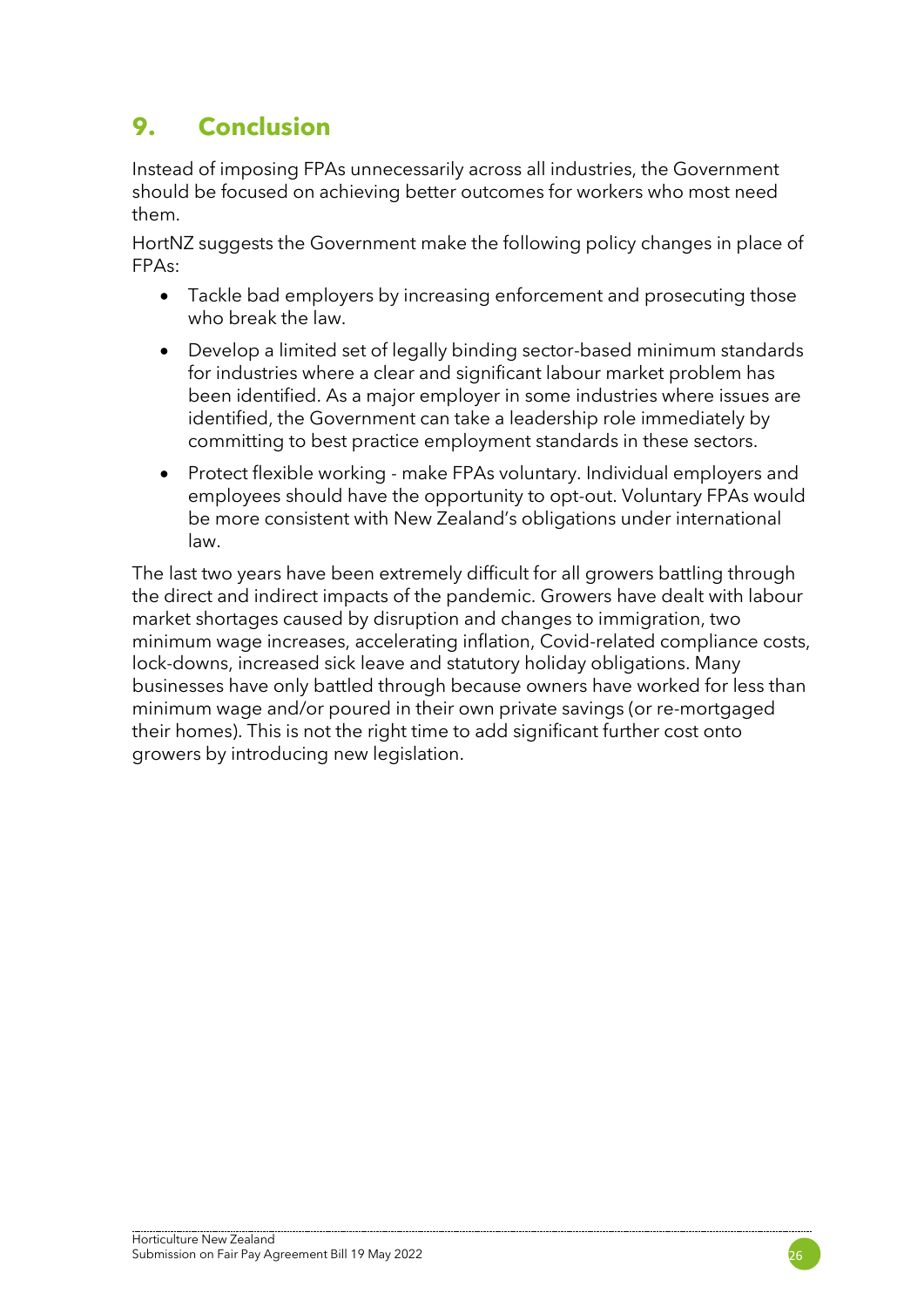# **Appendix A**

## **Real-life employment examples from the horticulture sector.**

#### **EXAMPLE 1: Growing Futures for people leaving corrections**

This program is for 30 participants who have a current or past relationship with the Department of Corrections. It is designed to provide participants with preemployment training, pastoral care as well as on the job work experience in horticulture. The objective is to support the participants into long term sustainable employment.

Growing Futures commenced in March 2021. The number of participants referred to by the end of August 2021 is 34. The program revolves around allowing trainees to transition into full time work at any point during the 12 month period allowing the training provider to continue to work with Corrections for ongoing referrals when trainees leave.

The program is beginning to achieve great outcomes including 5 participants exceeding the 91-day in employment threshold and they are aiming for the next milestone point of 182 days. Five others are participating on an EIT Horticulture supervisory course. Six attended a further upskilling course at EIT whilst 2 have resigned and have found alternative employment and 2 resigned for medical reasons. The 14 others are working hours to suit and receiving intense pastoral support as they work through social barriers that are preventing them from working full time.

#### **EXAMPLE 2: Supporting sole parents into flexible seasonal work**

The He Huarahi Hou Project (new pathway) programme is designed to assist and transition sole parents into flexible seasonal work hours that suit their availability. That includes:

- Providing transport to and from work for the first three months
- Working alongside participants to address their broader whanau social responsibilities and barriers
- Developing a workplan that suits their individual availability needs. This includes working on solutions that address tamariki care while they are at work.